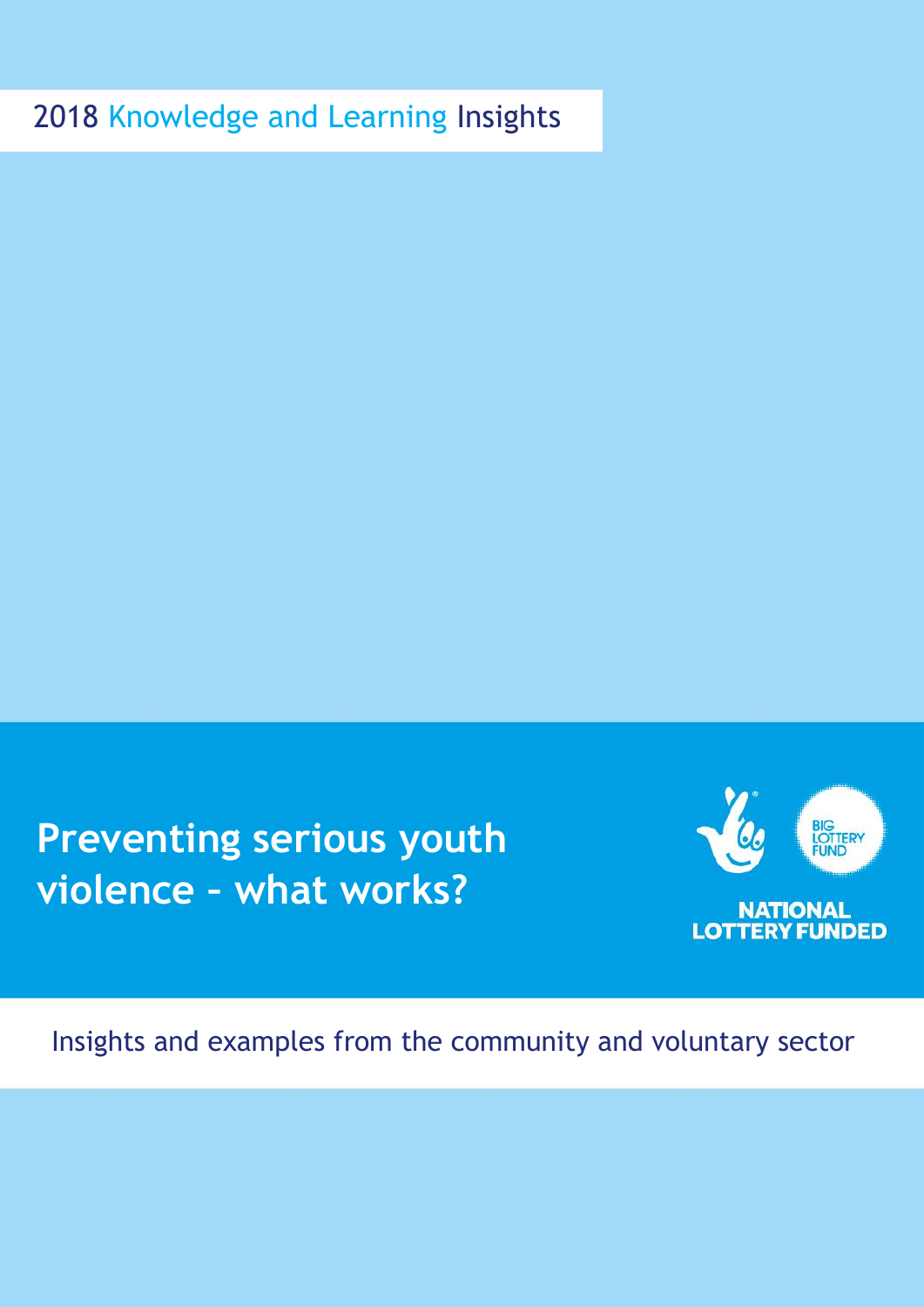This paper has been prepared by the Big Lottery Fund to summarise learning from the voluntary and community sector on what works in preventing serious youth violence.

We highlight examples of both proven and promising practices from charities across the country and share our experiences as a funder about the principles that have worked for us in planning, designing and implementing funding programmes in this field.

The paper starts with key messages but is followed by a full overview. This includes case studies and evidence from evaluations, academic reviews and international research.

Keyword reference: serious violence, early action, prevention, youth violence, knife crime, gangs, partnerships

July 2018

Contact: knowledge@biglotteryfund.org.uk

# **Table of Contents**

|    | 2. Improving outcomes for all children through universal services 7                |
|----|------------------------------------------------------------------------------------|
| 3. |                                                                                    |
| 4. | Identifying and supporting at-risk children and young people in a timely manner 9  |
|    |                                                                                    |
|    | 1. Give young people the competences and confidence to manage conflict and cope    |
|    | 2. "It's all about relationships" - building trusting, supportive relationships 12 |
|    | 3. Extending support to places and spaces where young people feel comfortable 14   |
| 4. | Incorporating, or linking with, specialist mental health support15                 |
|    | 5. Sport and arts promote positive values and are a great hook for engagement 16   |
| 6. |                                                                                    |
|    | 7. We can learn from young people's expertise and expertise 19                     |
|    |                                                                                    |
| 1. | Involving the VCS sector isn't just desirable but essential 21                     |
| 2. | Generous leaders and shared vision are some of the 'key ingredients' of successful |
|    |                                                                                    |
|    |                                                                                    |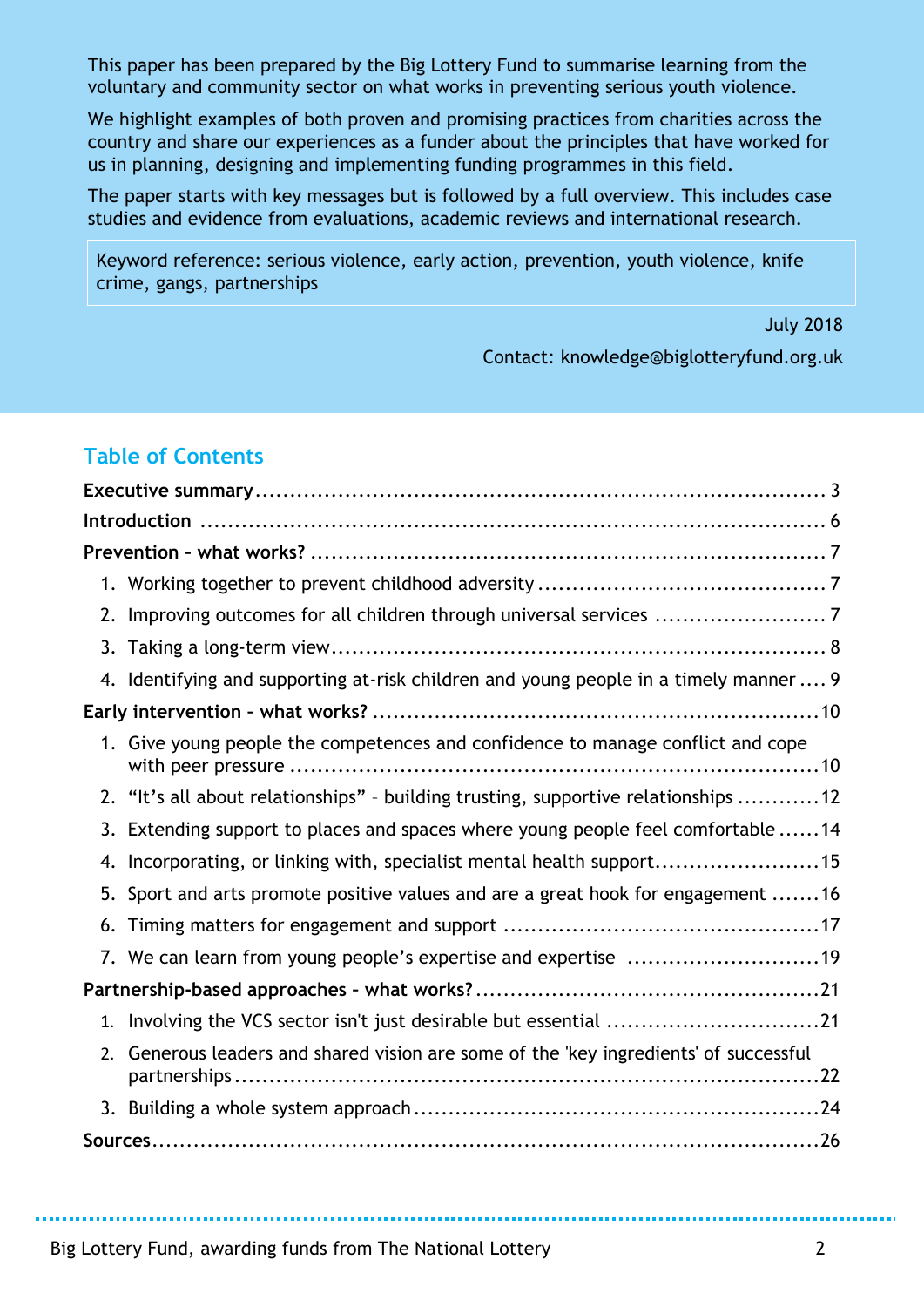### **Executive summary**

#### **Prevention – what works?**

- Acting early to prevent problems later on. This includes **shifting culture and spending towards early action to prevent** and respond to adversity, and reducing the risk of young people getting involved in violent lifestyles:
	- o Help families and communities to give **children the best start in life**, i.e. through supportive, integrated early years services and cross-sector, nonjudgemental, public health approaches to violence prevention.
	- o **Plan for the long-term and focus on achieving sustainable changes** rather than quick-fixes that won't last. Don't under-estimate the level of **trauma and chaos in many young people's lives** and the time and services required to support them.
- Raising **aspirations** and providing **positive role models** and **alternatives** through early, **universal approaches** in education, care and youth settings**. Build the resilience** of young people to cope with and bounce back from adversity. Address structural and personal barriers to employment and training.
- **Working together to identify** and support at-risk children and young people **in a timely manner,** before problems escalate:
	- o Joint working between statutory agencies and voluntary and community (VCS) groups needs to extend from collecting data, to sharing and using it to **identify and support at-risk youth at the earliest possibility**.
	- o **Train professionals and the wider community to recognise risk factors** and look beyond 'challenging' behaviour to understand and work more constructively with young people. Such training needs to **extend from teachers to other adults in the community** (e.g. police, youth workers, coaches) and recognise the role of young people themselves in identifying those at risk. Read more [here,](#page-6-0)

### **Early intervention – what works?**

- Building young people's **skills and confidence to manage conflict, cope with peer pressure and make the right choices**:
- including a **HeadStart** [case study](#page-9-0) on the 'whole-community' approach to training staff and volunteers in traumainformed approaches
- o Help them understand the causes and consequences of conflict; unpack myths and **'de-glamorise' the lifestyle** related to crime, prisons, gangs and weapons.
- o Give children and young people opportunities to **practice techniques to avoid and resolve conflict**, manage anger and communicate.
- o Empower young people to make **the right choices** on the basis of knowledge and support rather than 'scare tactics'. Use **social media proactively** to your advantage and work together to address its use to incite violence.

Read more [here,](#page-9-1) including a [case study](#page-11-0) on **LEAP Confronting Conflict** - a charity which helps young people with a history of violence to manage conflict

o Where possible, consider working with **friendship groups or whole gangs** rather than just individual offenders – and take into consideration the specific circumstances, needs and wishes of **girls and boys**.

. . . . . . . . . . . .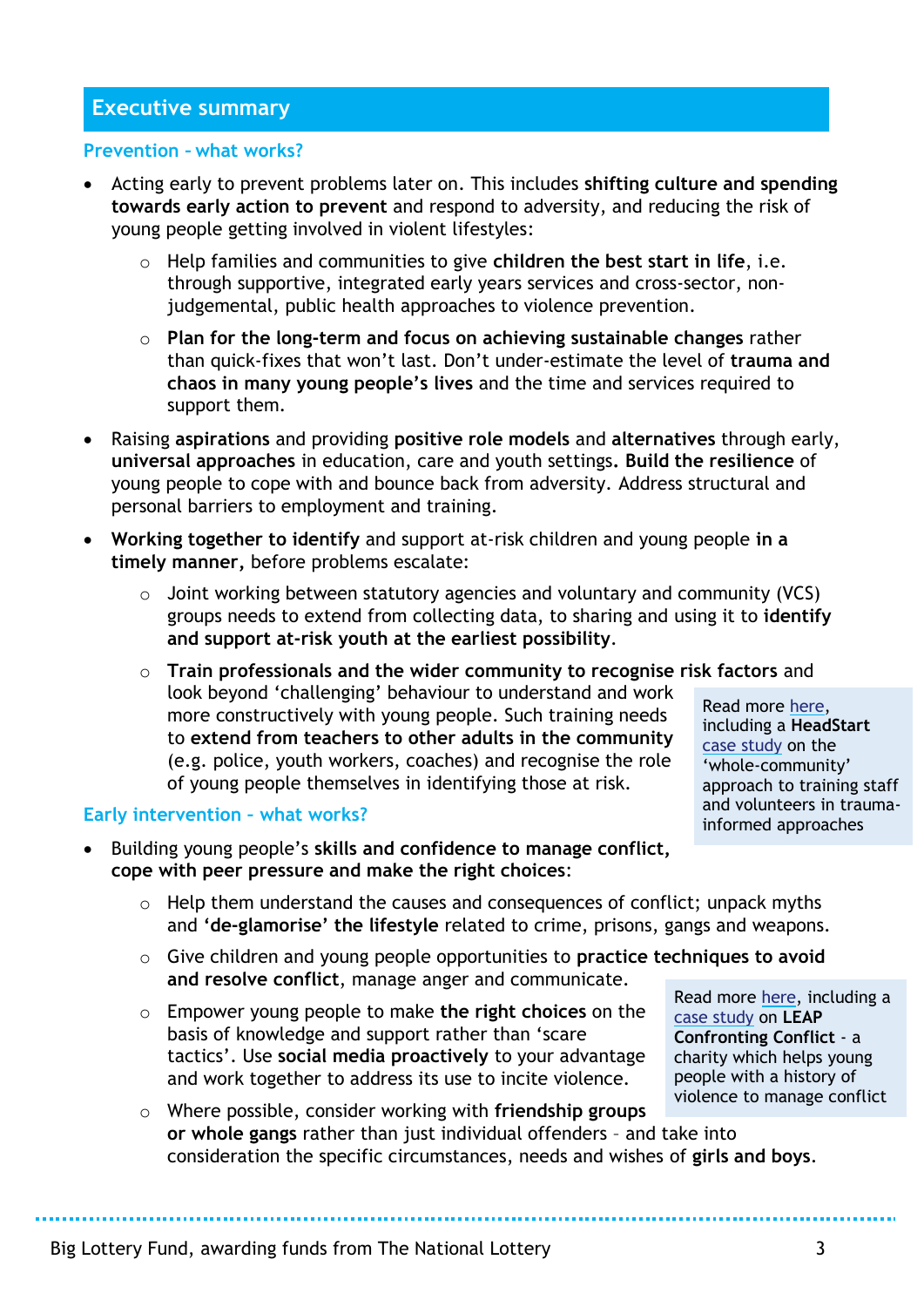- Recognising the **value of supportive, trusting relationships** and understanding that it takes time to build these:
	- o Good mentors can have a **life-changing effect** on at-risk youth. They come from all different backgrounds - and we should value lived experience. Recruiting and training carefully selected individuals who come from similar backgrounds as the young people they are supporting can help with the reach and relationship building in a way other services struggle to do.

o We shouldn't rush relationship building - **setting artificial deadlines or limits on support doesn't work**. Enable mentors/key workers to give **intensive, longitudinal support** for those who need it. Read more [here,](#page-11-1) including a [case](#page-12-0)  [study](#page-12-0) on **St Giles Trust** who employ and train reformed ex-offenders and

o Ensure the mentoring relationship is based on honesty – and that mentors are able to work **flexibly but professionally**, giving young people the power to shape when and how they work with mentors. gang members to support and mentor gang-affiliated youth

- o Relationship building needs to start with the **strengths**, wishes and interests of young people – it should support and challenge young people to explore their **own ideas**, and set realistic goals.
- Ensuring **support extends into the community** and builds on **what is already working well locally:** Read more [here,](#page-13-0) including a [case study](#page-13-1)
	- o This includes **providing support in places young people regularly go to** and where they feel comfortable, including music projects, youth clubs, streets, gyms, and shopping centres.

on **Fight for Peace** - a charity which uses gyms (boxing and martial arts) to steer young people away from violence, gangs and crime

- o In the context of 'postcode gangs' and out-of-centre estates which some kids rarely, or never, leave it is particularly important to offer access to opportunities.
- Making sure interventions for young people involved in violent lifestyles **incorporate, or link with, specialist mental health support services:**
	- o The level of need for mental health support among young people involved in serious violence is high. **Gang-affiliated youth face additional barriers to support** (including fear of a criminal past being exposed, losing position within the gang and entering rival territories). Read more [here,](#page-14-0) including a [case](#page-15-0)  [study](#page-15-0) on **MAC-UK** – a mental health charity which has moved clinical
	- o Trying out new approaches (i.e. whole family approaches and 'walk and talk' counselling), or providing support in different environments (youth centres, on the streets, cafes) may **help to tackle stigma** and barriers. and key worker support to gang affiliated youth out onto the streets
	- o Make it easier for young people to come forward to talk about mental health and gang pressure (e.g. by running young people / role model-led awareness campaigns and training people with lived experience of gangs to do preventive work in primary and secondary schools and other youth settings).

----------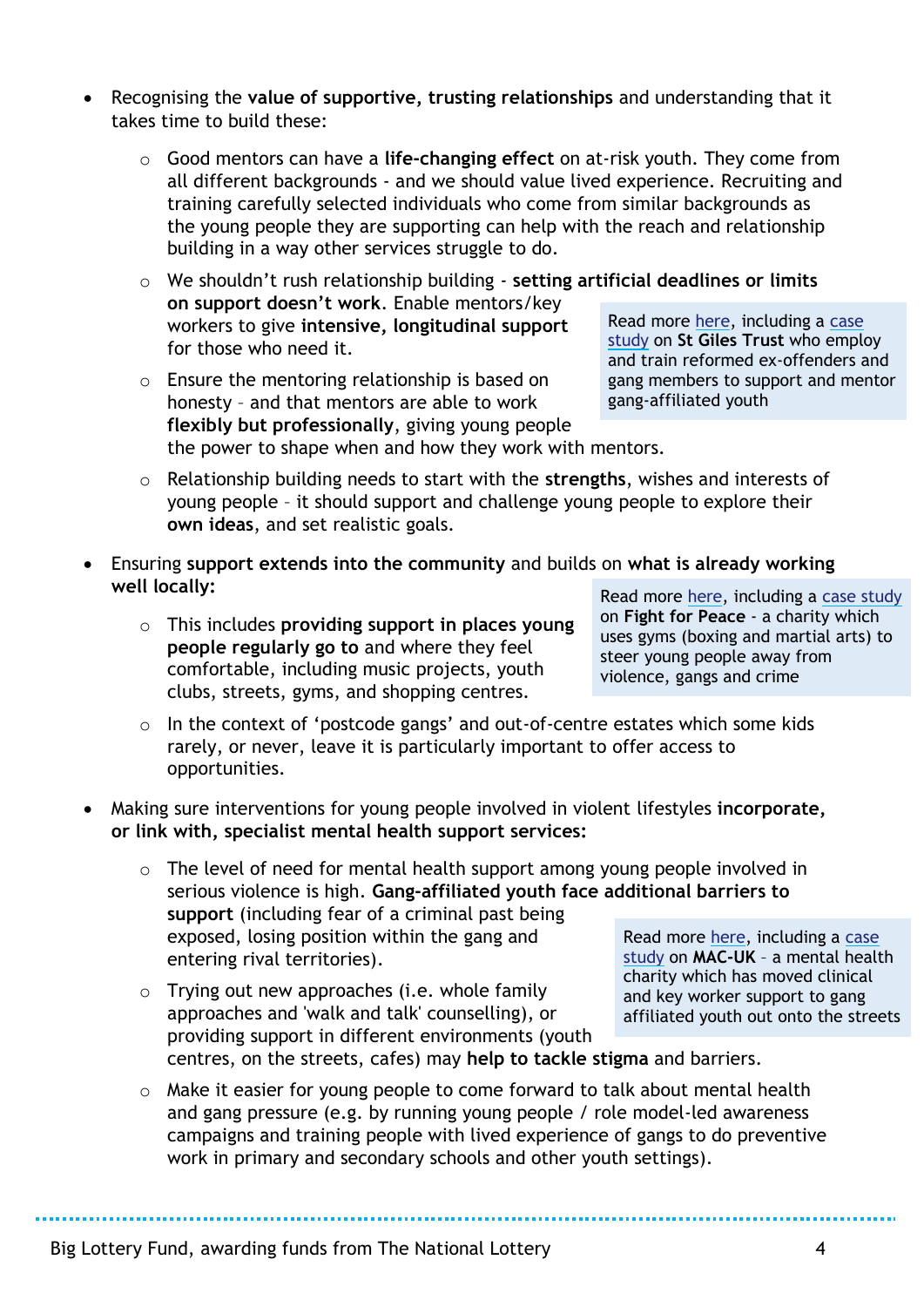- Using **sport and arts to engage and promote positive values**. They can be an effective element of wider diversionary or rehabilitative approaches through the development of positive values, activities and relationships.
- **Finding the right time** to intervene and offer **ways out of violence** - a 'teachable moment' when young people may be most receptive to making changes in their lives.

 **Trusting young people as experts in their own lives**  use their expertise and experience to **inform and improve the design, delivery and evaluation** of services. This has the potential to improve reach and ensure that services respond to the needs and wishes of young people. Create a range of levels of engagement so that young people can commit their time and inputs at a level that works for them. support young people involved in violent crime

### **Partnership based approaches – what works?**

- Investing in **generous leaders** and creating **a shared vision:**
	- $\circ$  Support leaders who are willing to share responsibility and influence to achieve the common good, and have the drive to **build strong alliances** with individuals, groups and communities who can achieve shared objectives together.
	- o Partners should be driven by **a shared set of goals and values**. These should **start with the mission** rather than each partner's individual priorities.
	- o **Bring together** smaller organisations, to produce ideas that are rooted in the experience of communities, with the reach and scope of larger organisations. This has the potential to create the shared system needed **to deliver change at scale**.
	- $\circ$  Don't only consider what different partners can bring to the table, but also consider the consequences of leaving them out.
- **Building a whole system approach**, where statutory services and the VCS work together to develop **a long-term response** that addresses the root causes of violence:
	- o Create **a movement** to recognise serious youth violence as a public health issue that requires a whole community response and a non-judgemental approach. Every member of the society should be involved.
	- o Trust the relationships, expertise and experience of VCS groups in supporting young people involved in serious violence, including their commitment to co-production and valuing lived experience. Work also with employers and faith leaders.

Read more [here,](#page-20-0) including a [case study](#page-23-0) on a whole system approach to diverting young people from serious organised crime in Glasgow – led by **Action for Children**

o The lack of long-term funding hinders the ability of those on the frontline to plan ahead – a climate of short-term, project-based funding **can create competition rather than collaboration.**

Read more [here,](#page-18-0) including a [case](#page-19-0)  [study](#page-19-0) on **Talent Match** which is a youth employability programme initiated and then designed, delivered and evaluation with

Read more [here,](#page-15-1) including a [case study](#page-16-0) on the **Battersea Arts Centre** and [case study](#page-16-1) on **London Football Journeys** which seek to improve resilience to negative peer pressure and gang culture

> Read more [here,](#page-17-0) including a [case](#page-17-1)  [study](#page-17-1) on **Redthread**, a charity that employs youth workers in hospitals to

> > young people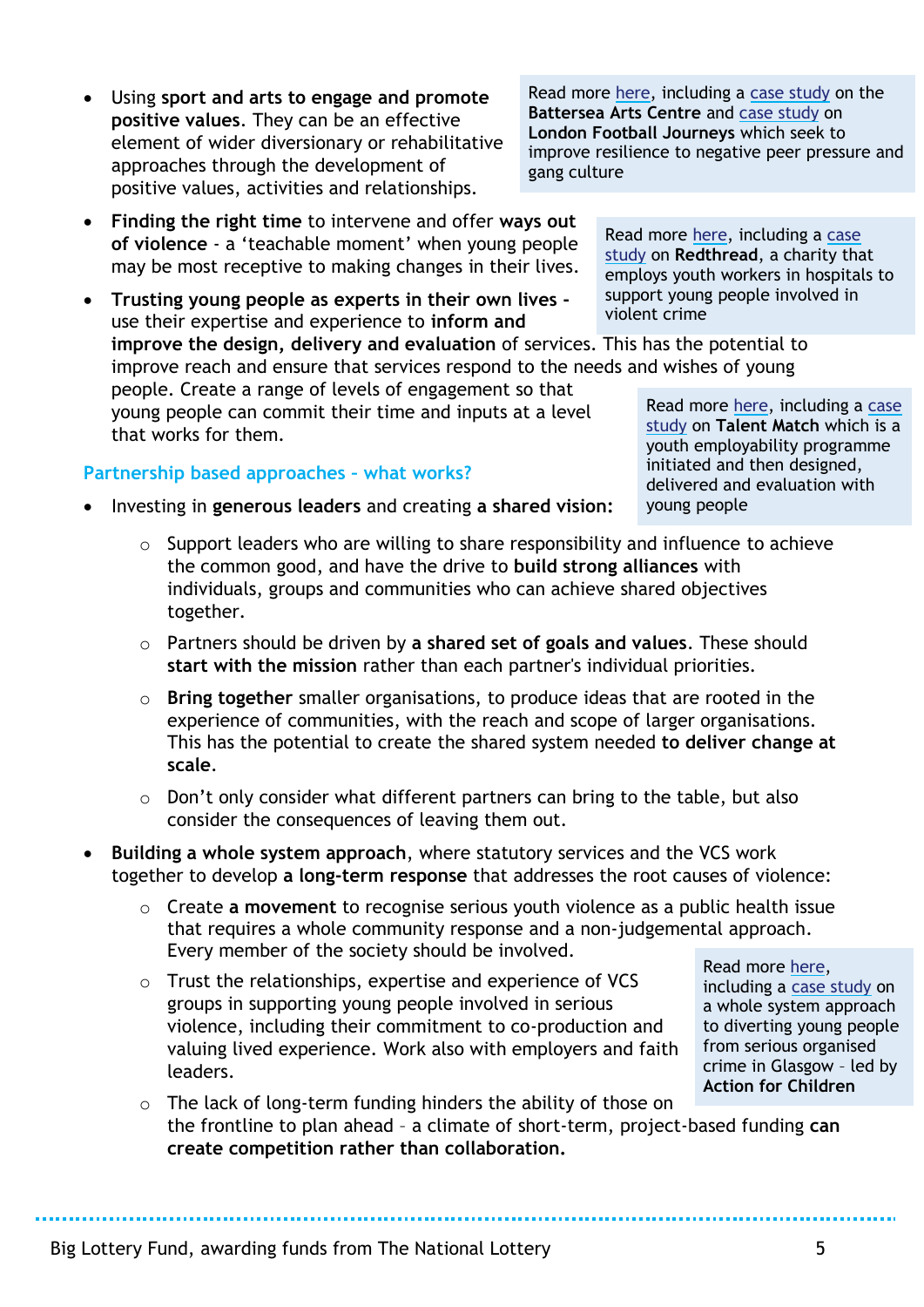*"What would have taken me on a different path from violence and crime? If I'd had the love that I needed. If I'd had the care that I needed. If I'd had the attention I needed."* Young man attending a homeless support centre in Deptford (Skae, 2017)<sup>1</sup>

Voluntary and community sector (VCS) groups across the country hear life stories like this on a daily basis. They work with children and young people who have experienced trauma or conflict from a very young age and their work makes a significant contribution to efforts to prevent young people from getting involved in violent lifestyles. Many work with parents and communities to give them the skills and understanding they need to manage risks. Others provide early interventions for young people, ensuring that they have good mental wellbeing, resilience, and a healthy, stable, and supportive framework, which enable them to make positive choices and divert them from criminal activities. Others help ex-offenders and gang members to leave their past behind by providing support and finding positive alternatives.

**Their work is vital**, because serious youth violence has potentially **devastating consequences** not only for young people themselves, but also for their families, victims and wider communities<sup>2</sup>. Statistically, violence "remains one of the greatest threats to life of young people<sup>"3</sup>. Yet we see younger and younger children, including primary school **children under the age of ten, involved in risky behaviours and gangs**. These young people are extremely vulnerable and many have experienced adversity from a very young age<sup>4</sup>.

The Big Lottery Fund is one of the distributors of National Lottery funding and the largest community funder in the UK. Last year we awarded £713m of good cause money raised by National Lottery players to more than 13,000 community projects. This includes funding for VCS organisations to support their work with children, young people and families across the country to find ways out of crime and violence. The VCS can play a unique role here through the trust, connections, relationships and knowledge of what works in preventing and supporting young people involved in violence.

This paper summarises **key learning from the sector on what works in addressing youth violence.** We highlight examples of both proven and promising practice from charities across the UK and share our experiences as a funder about the principles that have worked for us in planning, designing and implementing funding programmes in this field. The paper isn't exhaustive, but gives a flavour of the key messages and some examples to illustrate these messages.

The paper includes case studies as well as evidence from evaluations, academic reviews and international research. We have covered projects and services that have been funded by us and other funders. We have not covered initiatives led by, or focussed on, law enforcement.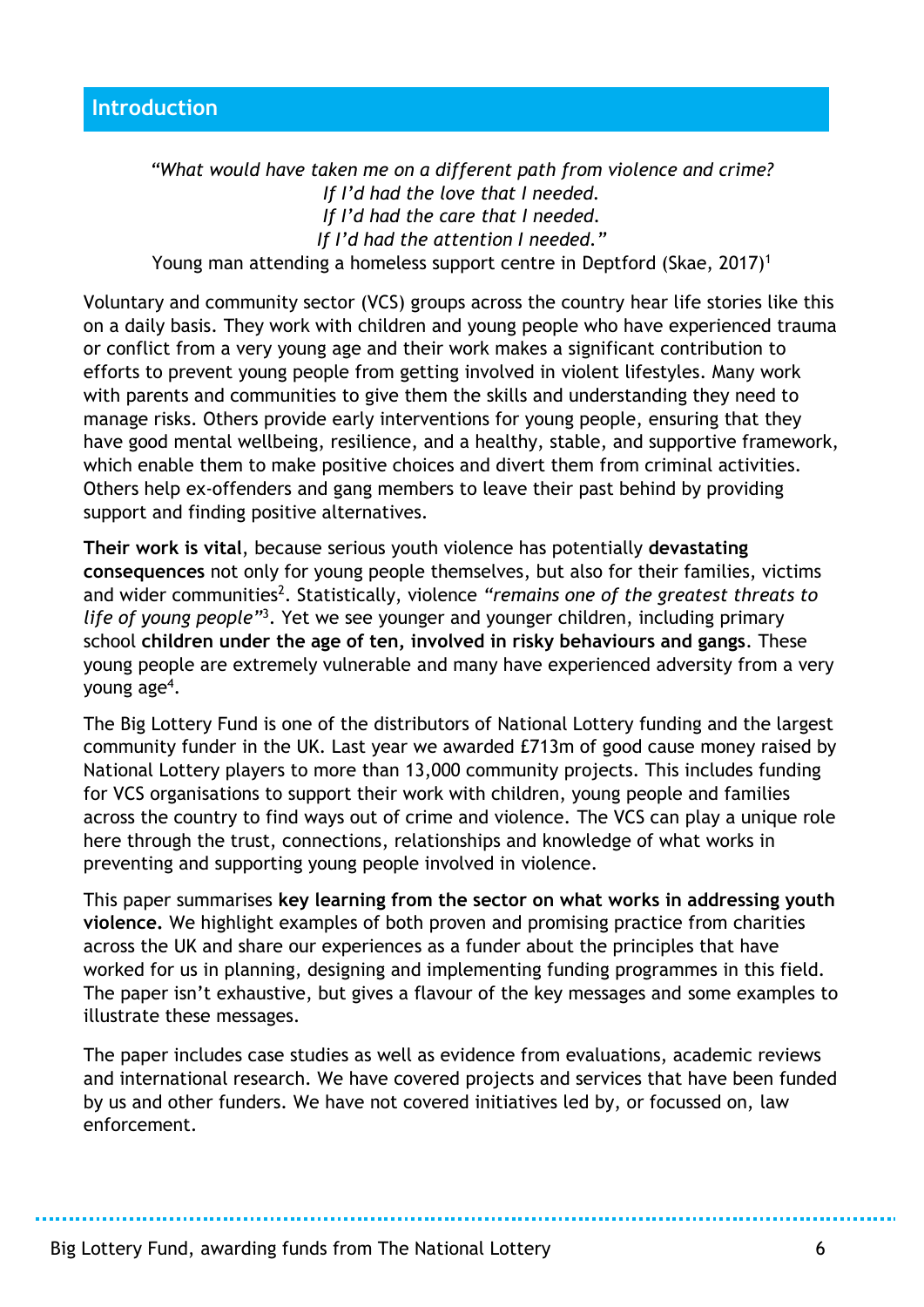<span id="page-6-0"></span>

Early experiences can have a lasting impact on a young person's life. This is why we believe in the power of early action to address youth violence. If we don't act quickly, problems become more complex and difficult to resolve.

Adverse childhood experiences (ACEs), which include, for example, trauma, abuse, or bereavement, can have a devastating impact on the lives of children and young people<sup>5</sup>.

People who experience four or more ACEs are eight times more likely to end up in prison<sup>6</sup>. Addressing disadvantage at a young age is therefore not just the right thing to do, but also has the potential to reduce the risk of children and young people getting involved in criminal lifestyles<sup>7</sup>.

In our experience, the following actions help to prevent or respond to childhood adversity and ensure support is provided at the earliest possible opportunity.

*"…risks during infancy increase the chances of anti-social behaviour during childhood, which in turn amplifies the likelihood of convictions during adolescence…"* Annual report of the Chief Medical Officer, 2012

# **1. Working together to prevent childhood adversity**

Local public services and the VCS can improve the way they work together to improve outcomes for children, e.g. by:

- Shifting **culture and spending towards prevention-focused support** and services.
- Taking a [Public Health](https://www.gov.uk/government/publications/a-public-health-approach-to-violence-prevention-in-england) approach to violence prevention, including working together to reduce risk factors and promote protective factors.
- Ensuring effective partnership-working so that support and services are less bureaucratic and more joined-up<sup>8</sup> (see Section on [Partnership based approaches](#page-20-0)  [what works](#page-20-0) for more insights and examples).

# **2. Improving outcomes for all children**

A good start in life can help to improve outcomes in the long-term. We can take steps to help families and communities to give children the best start in life. For example:

 Supporting children to develop social and emotional skills so they can develop positive relationships and cope with difficult situations<sup>9</sup>. This includes helping children with language and communication, so that they can engage with the world around them<sup>10</sup> - and later on, prevent and manage conflict.

..........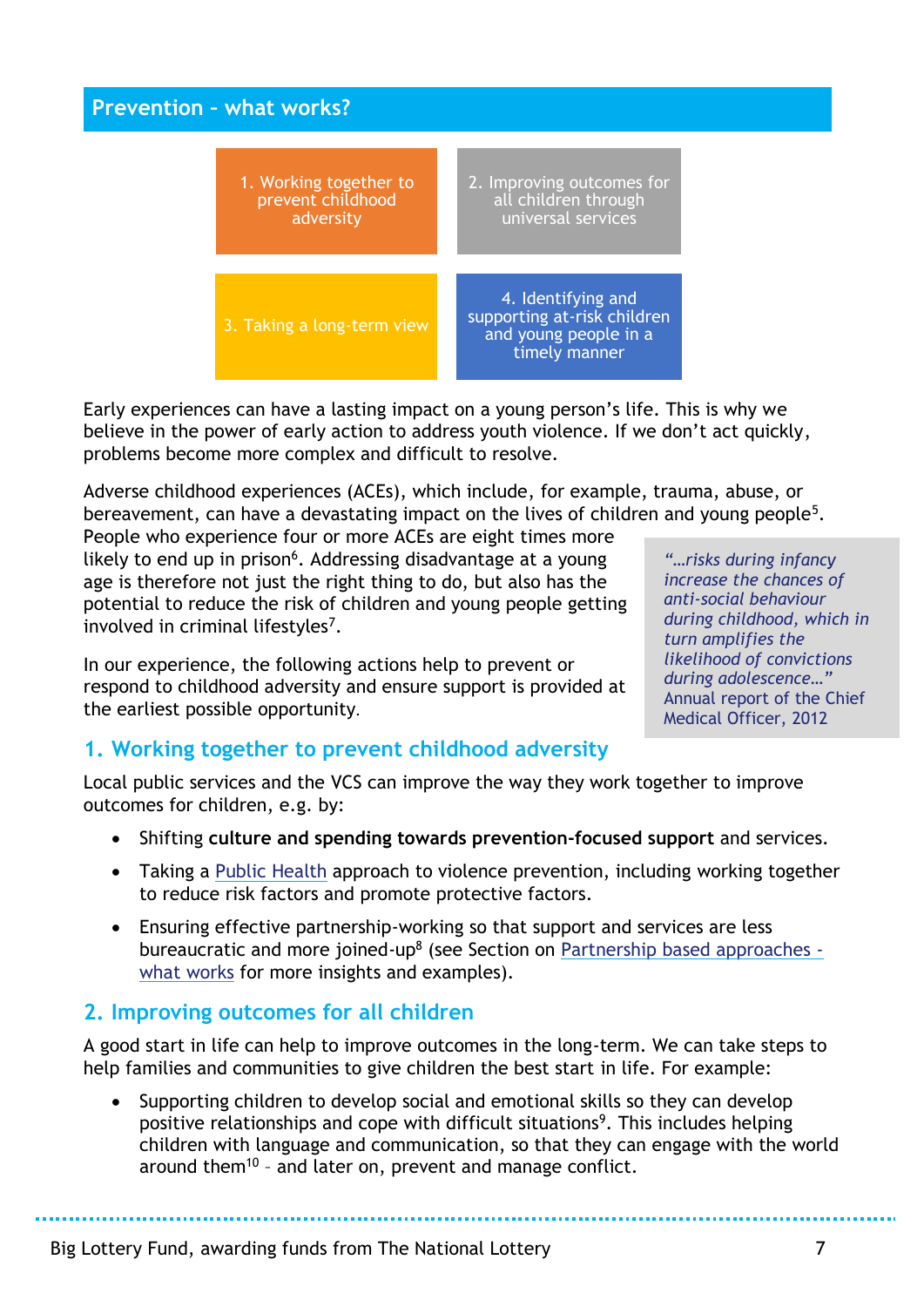- Investing in **universal services**, such as more supportive, responsive and integrated early years, education and youth services. For example:
	- o Building young people's **resilience and confidence to cope with and bounce back from adversity** though preventative approaches which start at pre- and **primary school levels**. Give young people different avenues to express themselves (e.g. arts, sports, writing, music), help them to

take one step at a time to resolve problems, put mistakes in perspective, and give confidence to ask for help and express opinions.

- o Raising the low aspirations and **selfconfidence** of some young people while introducing some realism into the aspirations of others<sup>11</sup>.
- o Providing **positive role models and alternatives** – and encouraging young people to stay engaged in education and positive activities
- o Addressing structural and personal barriers that young people face in accessing employment and training.

 Providing **early, targeted services** for schools and groups at particular risk. Young people are [A Better Start](https://www.biglotteryfund.org.uk/global-content/programmes/england/fulfilling-lives-a-better-start) is one of the largest and longest running strategic investments in this area.

It's a ten year, £215 million National Lottery funded programme managed by five VCS-led, multi-stakeholder partnerships across England who are working to change, for the better, the way that local health, other public services and the voluntary and community sector work together to improve outcomes for children.

The programme is three years into delivery has already started adapt and improve existing services to take a more 'whole family' approach to ante natal and early years support. Several thousand babies, very young children, parents and carers have also been supported.

very focused on the opinions of peers and near-peers, so successful attitudinalchange work with young people at risk may be able to positively influence others around them<sup>12</sup>.

 Giving parents and communities the skills and understanding they need to prevent and manage risk factors (e.g. in relation to use of social media / internet, behaviour change, confidence building).

# **3. Taking a long-term view**

We cannot rely on 'quick fixes' to address the issue of violence, so we need to plan for the long-term. This includes:

- **Recognising the level of chaos, trauma and disenfranchisement in many young people's lives.** Because of this, many require a whole range of specialist support and resources to progress to a place of stability and engagement. This also includes understanding the economic factors behind involvement in organised crime – e.g. some young people do it to provide for their families.
- Giving **charities and front-line staff the time and space they need to support their beneficiaries.** It can take a year or more to start to achieve tangible results. Many of our grantholders work with young people **without setting time limits** – they place the emphasis on **achieving sustainable changes**.
- Being 'patient' with new programmes and projects; giving them the **time and space to adapt and change** as they learn from delivery. For example, some 'gang'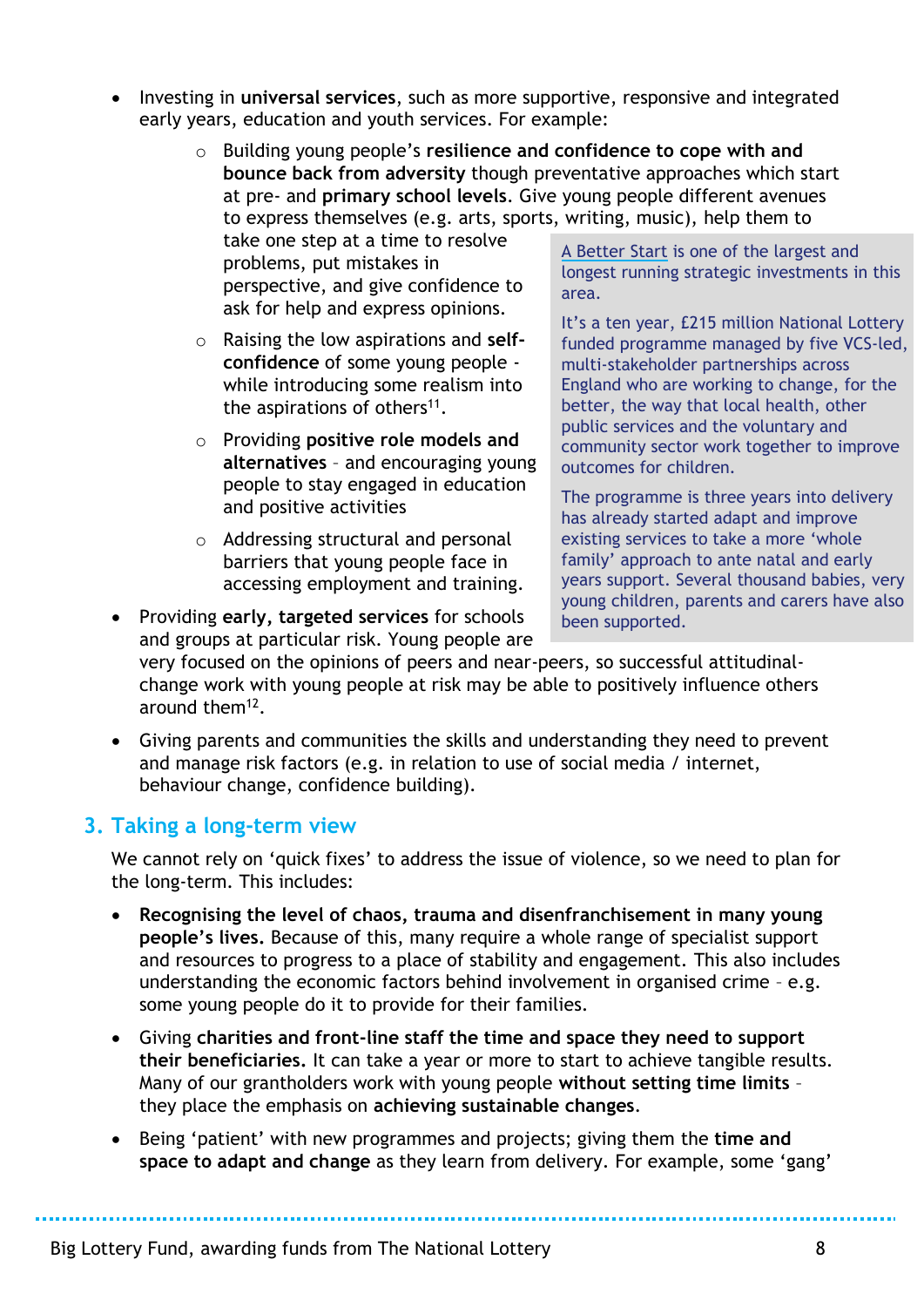projects have changed their name after learning from young people that they find the term 'gang' **stigmatising** and instead prefer talking about friendship groups (which may involve group offending).

# **4. Identifying and supporting at-risk children and young people in a timely manner**

If we are going to support young people at risk of getting involved in violence, we need to know who they are. This means identifying at-risk young people in a timely manner, before problems escalate. We then need to take action on what the data tells us, and train adults who work with young people to identify risk factors and related behaviours.

 Joint working between statutory agencies and voluntary and community (VCS) groups needs to **extend from collecting data, to sharing and making use** of it to identify and support at-risk youth at the earliest opportunity.

For example, at [HeadStart Wolverhampton,](https://www.headstartonline.co.uk/) schools and charities sit on partnership meetings attended by a range of local statutory partners, including the police. The purpose of the meetings is to identify young people who need positive alternatives to crime or youth violence, and to signpost these young people to [HeadStart](https://www.headstartonline.co.uk/) for early, preventative support.

The [St Giles Trust](https://www.stgilestrust.org.uk/) trains reformed ex-offenders and gang members to run [programmes](https://www.stgilestrust.org.uk/page/sos-plus-programme) in educational settings (including primary schools) to talk about the realities and consequences of a life of crime. Their first-hand understanding of the lives and challenges at-risk youth face on a daily basis enables them to reach out to those who are under the radar but already involved in serious violence.

 **Training professionals and the wider community to recognise and understand risk factors** and behaviours through trauma-informed approaches. These approaches enable staff and volunteers to understand that 'challenging' behaviour can be an indicator of underlying need, and to work more constructively with young people. This can include conversational tools to help staff and volunteers to hold structured conversations with young people.

Traditionally, such training has been aimed at professionals such as teachers but our experience suggests that **training needs to extend to other adults in the community**, from the police, school nurses and youth workers, to sports coaches and dinner ladies.

- Taking into consideration that **young people at risk are particularly good at identifying other young people at risk**; agencies and professionals look at the risks through their own lens, which may not be as effective or up-to-date as **young people's instincts and senses around emerging risks**<sup>13</sup> . This is one of the many reasons why it's important to value the voice of young people and those with lived experience of youth violence in the design, delivery and evaluation of policies, programmes and services in this field (see the section on [We can learn from young](#page-18-1)  [people\)](#page-18-1)
- Ensuring additional support is available for **young people going through transitions** (e.g. from primary to secondary school, going in to care, moving between youth and adult prison, etc.)<sup>14</sup> They are particularly at risk of being groomed into gang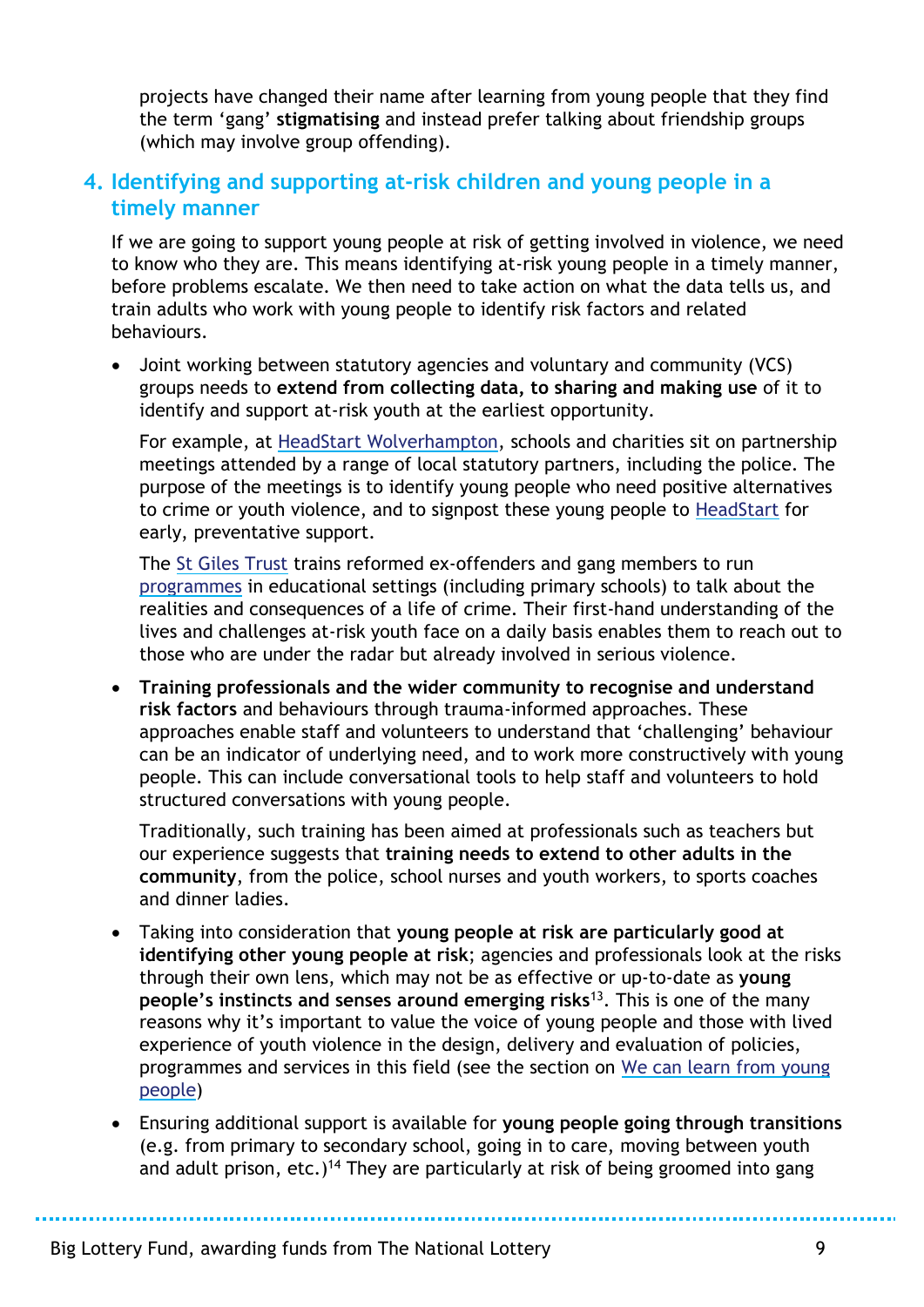<span id="page-9-0"></span>activity. Other young people at greater risk are those excluded from mainstream education and those in care homes.

**Example – A 'whole-community' approach to training staff and volunteers in traumainformed approaches, [HeadStart Cornwall](https://www.cornwall.gov.uk/headstart)**

[HeadStart](https://www.biglotteryfund.org.uk/global-content/programmes/england/fulfilling-lives-headstart) is a National Lottery funded programme that explores and tests ways to improve the mental health and wellbeing of young people aged 10-16 in six communities across England between 2016 and 2021.

The partnership in [Cornwall](https://www.cornwall.gov.uk/headstart) works with experts from [Trauma Informed Schools](http://www.traumainformedschools.co.uk/) UK and the [Centre for Child Mental Health](https://www.childmentalhealthcentre.org/) to deliver training to schools, statutory agencies and community organisations so that their staff can recognise and respond to the early signs of mental health problems. The training covers developmental deficits and ACEs and is designed to help staff identify the needs that might lie behind behaviours which interrupt a child's learning and development.

The training also provides all school staff – including sports coaches, catering staff, and teachers - with the conversational and relational tools that help practitioners to hold structured conversations with a young person. This training has been extended to adults in local community groups, to create a 'whole-system approach', designed to give all local children access to an 'emotionally available adult' in order to boost their resilience.

Since January 2016, in-depth training has been delivered in over 100 schools with more than 250 people, including governors, teachers and support staff, taking part alongside communitybased workers. Staff say that this has given them the skills and confidence to be effective in an area where they have often felt inexperienced and anxious.

# **Early intervention - what works?**

1. Equipping young people with skills and confidence to manage conflicts and peer pressure

2. Investing in supportive, trusting relationships

3. Extending support into the community

4. Making sure interventions incorporate, or link with, specialist mental health services

5. Using sport and the arts to engage young people and promote positive values

6. Timing matters for engagement and support

<span id="page-9-1"></span>7. Using young people's expertise and experience

# **1. Give young people the competences and confidence to manage conflict and cope with peer pressure**

Anger and disagreements are part of life. However many young people who are involved in violent lifestyles face high, sustained levels of conflict every day<sup>15</sup>. This may result from chaotic family life, involvement in gangs or bullying. Conflict can have devastating effects, but when managed well it can, *"build grit and resilience, develop emotional intelligence and bring about positive change"*<sup>16</sup> .

. . . . . . . . . . . .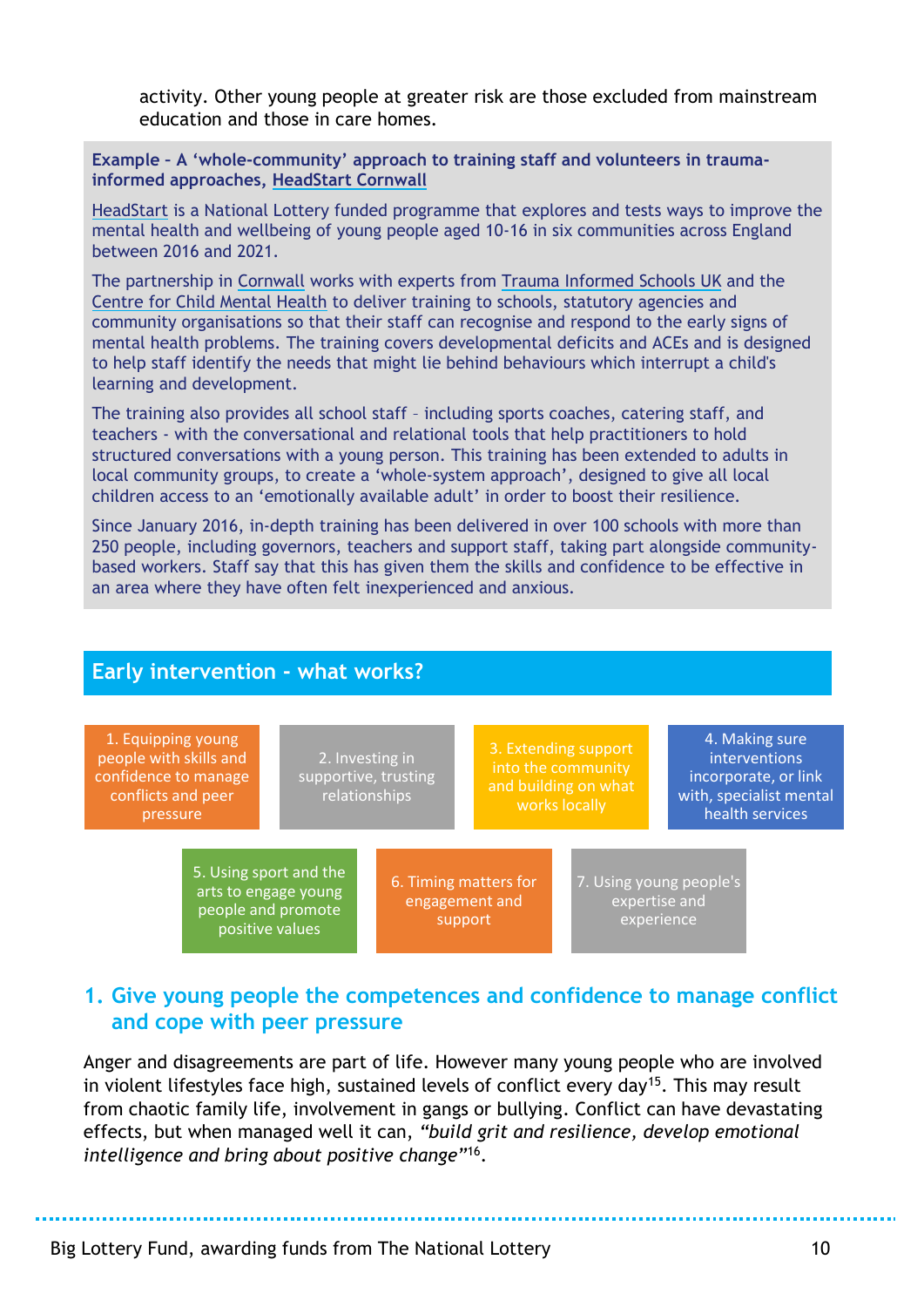We have learned that the following can work in building young people's skills to manage conflict and negative peer pressure.

- Giving young people an opportunity to **practice techniques** to:
	- o **Avoid and resolve** conflicts,
	- o **Manage** anger,
	- o **Communicate** more effectively, and
	- $\circ$  Show empathy<sup>19</sup>.

This includes training professionals and volunteers in conflict prevention and management – and delivering such training by trained peer mentors, trainers and role models, using **fun, engaging interactive techniques** like drama, role play and games.

 Helping young people to **understand the causes and consequences of conflict**, including changing the way young people think about violence and reinforcing

#### **Insights from National Lottery funded research**

Recent research shows that 'fights and arguments with peers' is one of the greatest sources of worry for school children and young people aged 9-13. This was indicated by seven out of ten (70%) young people who spoke to [HeadStart](https://www.biglotteryfund.org.uk/global-content/programmes/england/fulfilling-lives-headstart) evaluators<sup>17</sup>.

Four out of ten (40%) spoke about experiencing extreme feelings of anger that is *"explosive, difficult to control or deal with"<sup>18</sup> .*

reasons for being non-violent<sup>20</sup>. For example, the [Ben Kinsella Trust](http://www.benkinsella.org.uk/) runs workshops to educate young people about the consequences of knife crime, how to make safe decisions and good friends, and the realities of prison life. This kind of intervention needs to **start at primary school age** and extend to all schools affected by gangs and knife crime (currently some schools are reluctant to ask for or accept help for reputational reasons) $^{21}$ .

- Where possible, **working with friendship groups and young people involved in group offending (or gang activity)** rather than just individuals. This approach acknowledges the need for social networks and placing value on peer group relationships to change thinking.
- Empowering young people to make the right choices on the basis of knowledge and support rather than 'scare tactics'<sup>22</sup>. Train people who have been part of a gang or have a history of offending to **expose the realities of gang life and weapons** - *"de-bunking myths and stereotypes around crime, weapons and gangs, and deglamourising the lifestyle"*<sup>23</sup> .
- Ensuring that services take into consideration the specific circumstances, needs and wishes of young men and women who are - directly or indirectly - involved in violent lifestyles. This may involve addressing particular issues around self-esteem for **girls and young women** and healthy masculinity and relationships with girls and women for **boys and young men<sup>24</sup>** .
- **Addressing the use of social media platforms** to glamorise, display and incite violence. This can be done, for example, through training, awareness raising and campaigning, and effective, proactive use of social media by frontline services and workers (e.g. youth workers using social media to pick up signs of increased tension between high-risk individuals and gangs and then acting on this information by attempting to reduce such tension whenever conflict appears imminent)<sup>25</sup>.

...........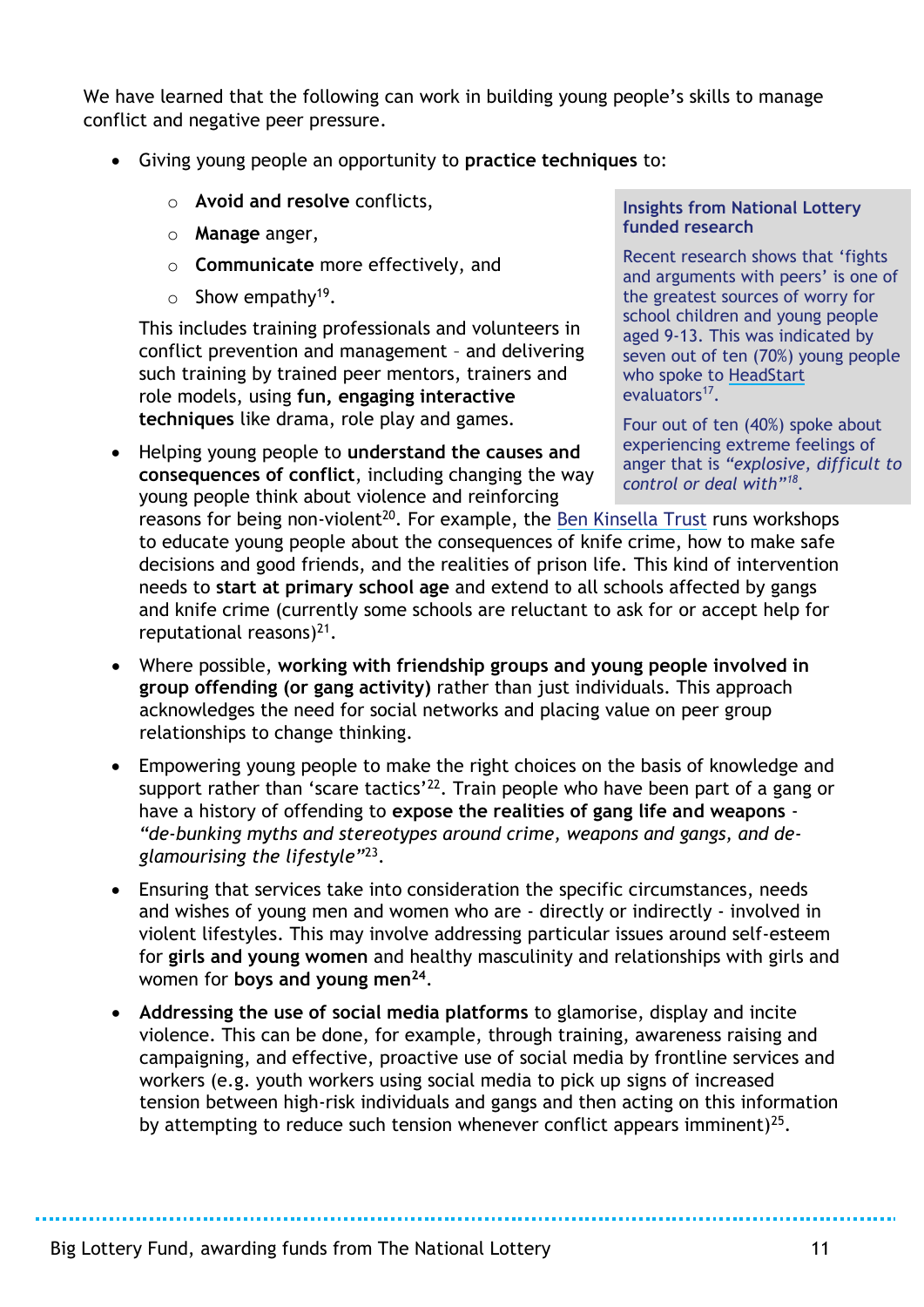#### <span id="page-11-0"></span>**Example: LEAP – helping young people with a history of violence to develop skills and confidence to manage conflict**

[Leap Confronting Conflict](http://www.leapconfrontingconflict.org.uk/) is a national youth charity that provides conflict management training and support to young people. They support children and young people who face high, sustained levels of conflict, such as violence<sup>26</sup>. Half have a history of offending (50%) and/or have been involved in violent behaviours  $(53\%)^{27}$ .

They give young people an insight into the causes and consequences of conflict, develop their skills and confidence to manage such situations and teach them to take responsibility for their actions<sup>28</sup>. Their interventions address topics such as danger, space and territory, status and reputation, enemies and revenge. Social media, sexual abuse and violence are also discussed.

The approach was developed in collaboration with young people with lived experience of violence and is delivered as a five-day training course using interactive methods including role play, drama, games and discussions - designed to be fun and educational<sup>29</sup>.

Independent researchers interviewed 35 former Inspiring Impact participants who had taken part in the charity's activities 20 months earlier. They concluded [note the small sample]<sup>30</sup>:

- The approach is helping to reduce arrest, offending and violence (86% of participants who had a history of offending had not offended since and 58% of participants with a history of violence had decreased or stopped their involvement in violent behaviour),
- Three-quarters have been involved in less conflict (74%) and/or helped others involved in conflict (71%), and
- Nine out of then were continuing to use the techniques and approaches they had learned (91%).

*"The course gave me other alternatives when I come to certain situations, like not just always fight people and follow that first instinct", Male 20 years*<sup>31</sup>

See **<http://www.leapconfrontingconflict.org.uk/>** for further information

# <span id="page-11-1"></span>**2. "It's all about relationships" – building trusting, supportive relationships underpins the work of most charities**

One thing missing from the lives of many young people who are involved in gang activity and serious violence is supportive, caring relationships. Helping young people to build **relationships based on respect, trust and kindness is fundamental** to the work of charities that we support.

Good mentors or key workers can help to do just that. Young people tell us that having an opportunity to spend time with someone who has time to listen and who 'cares' can be **life-changing**. Good mentors come from many different backgrounds. They can be volunteers, professionals or peers. Our research with young people from [Talent Match](https://www.biglotteryfund.org.uk/global-content/programmes/england/talent-match) tells us that an effective mentor $32$ :

- Has **time to listen**, **cares, and is honest and non-judgmental**,
- Works flexibly but professionally, giving young people t**he power to shape when and how they work with their mentor**,
- Gives **intensive, longitudinal support** and confidence to deal with challenges,
- Gives the feeling that young people are understood and respected as individuals,

. . . . . . . . . . .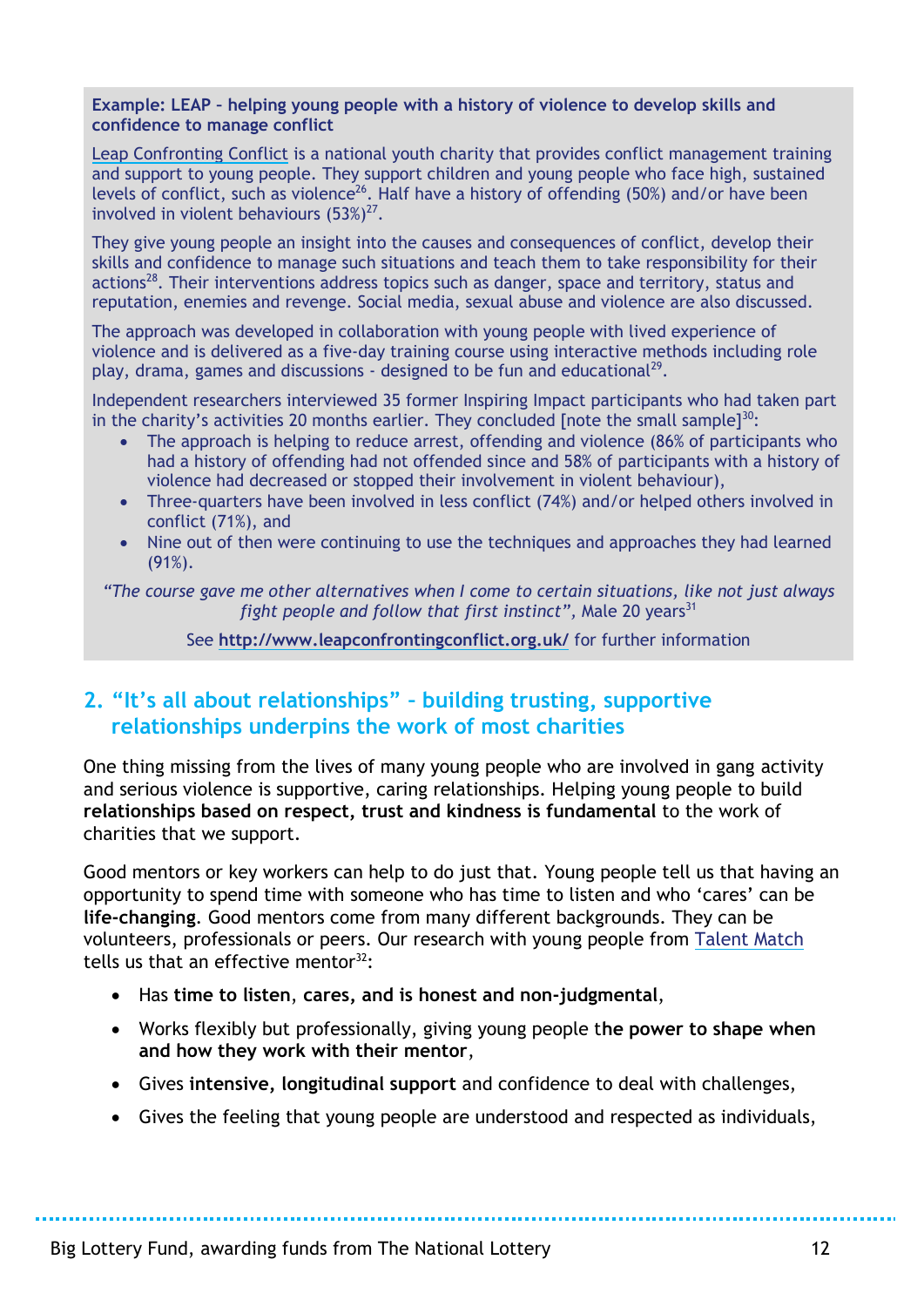- Doesn't allow external pressures or targets to affect the mentoring relationship (e.g. by setting artificial time, frequency or 'location' boundaries),
- Has scope to refer to or use resources flexibly to address practical barriers (e.g. clothes for job interviews), and
- Supports and challenges the young person to explore his / her own **ideas and strengths**, and set realistic goals, and motivates them to achieve goals that they have set for themselves.

Many young people in this target group have **a deep mistrust of statutory agencies** and therefore voluntary groups which have access to and the trust of the community are in an ideal position to provide mentoring and build bridges and trust.

But **relationship-building shouldn't be rushed and it should start with young people's interests, wishes and strengths**. Our grantholders tell us that the value of mentoring and peer support lies in the quality of the relationships formed – therefore time

An international, systematic (academic) evidence review $33$ of mentoring in the context of violence reduction among young people found that mentoring can be costeffective if it succeeds in averting high-risk behaviours in 1.3% of participants.

Mentoring may be effective in violence reduction but the evidence is mixed on the impact of mentoring on arrests and reconvictions.

and care needs to be taken to find the right fit. [St Giles Trust,](https://www.stgilestrust.org.uk/index) a charity that supports over 24,000 people a year, uses carefully selected, professionally trained individuals who come from similar backgrounds as the young people they are supporting. This includes reformed former gang members and ex-offenders, who offer real understanding of the situations their beneficiaries face and can relate to the experiences they are going through. The majority - 90% - of their team, from frontline staff to management, are exoffenders. This plays an important part in the Trust's ability to reach out to and build relationships with young people in a way other services struggle to do.

<span id="page-12-0"></span>**Example: St Giles Trust – employing and training reformed ex-offenders and gang members to support and mentor gang-affiliated youth<sup>34</sup>**

[St Giles Trust](https://www.stgilestrust.org.uk/index) is a charity that provides intensive, specialist help for young people affected by gang-related violence. They also prevent at-risk young people from becoming involved in violence. The Trust supported 24,000 people in 2016/2017 - this includes hundreds of young people involved in violent lifestyles.

The key feature underpinning the St Giles approach is the belief that people with first-hand experience of successfully overcoming issues, such as gang involvement and serious violence, hold the key to positive change in others.

For this reason the charity employs and trains reformed ex-offenders and gang members as mentors, who provide practical and psychological support to young people leaving custody to help them to avoid offending, to exit gangs and find training or employment. This is delivered through the [SOS project](https://www.stgilestrust.org.uk/page/sos-project) which has been running for over 11 years and was developed by an exoffender who wanted to find a way of breaking the cycle of offending by providing intensive support for newly released offenders.

The SOS project mentors $35$ :

- Don't treat clients as 'offenders' and they avoid a 'clinical' approach to the relationship building.
- Don't set artificial time boundaries for support this may include being contactable 24/7 or accompanying clients to appointments for an entire day.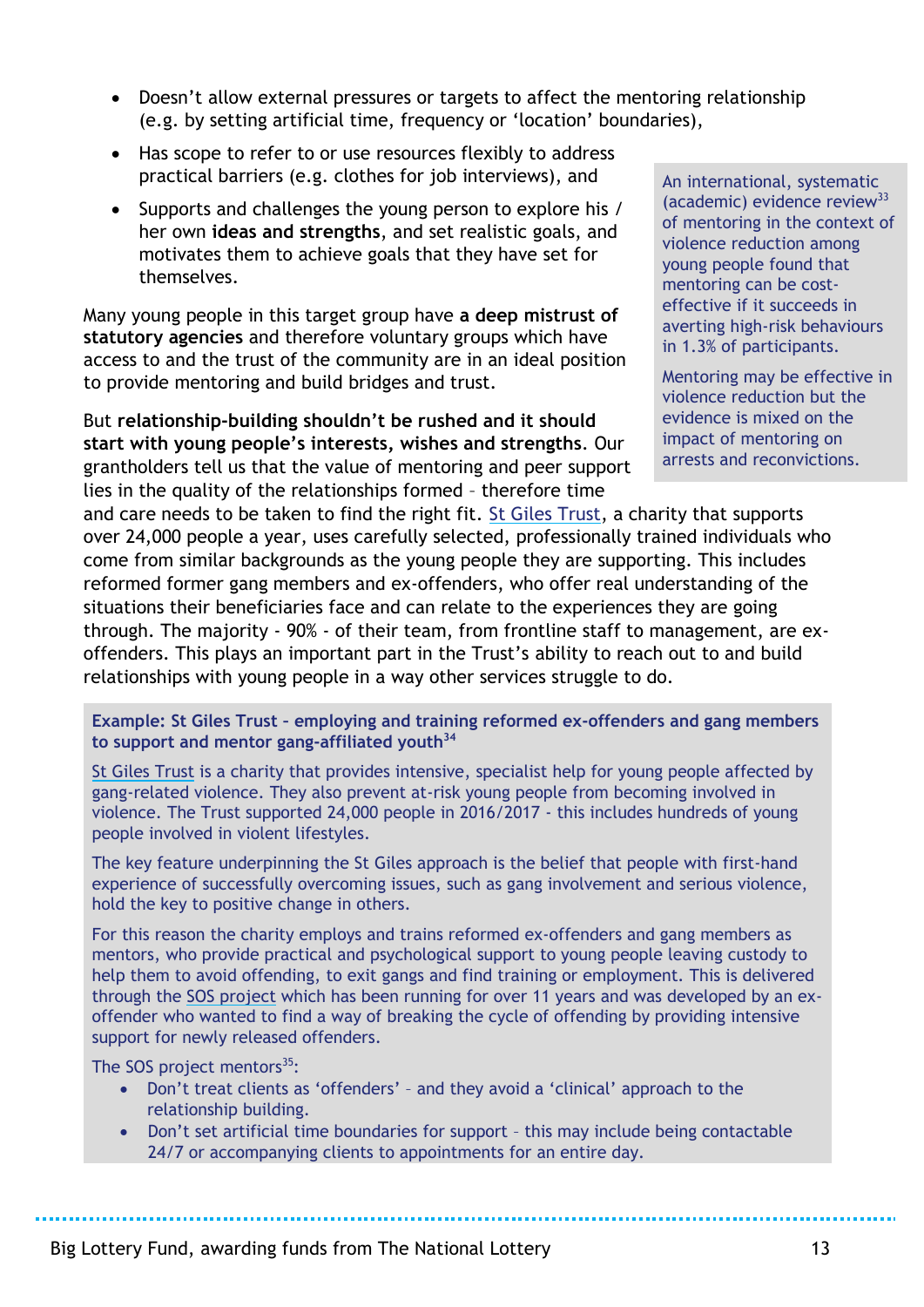- Challenge young people's assumptions about the legitimacy and necessity of their offending (e.g. by getting them to think about the consequences of their violent actions on their own lives, immediate families and victims).
- Challenge to consider the influence of associates/friends, and offer positive activities (job clubs, apprenticeships) as an alternative.

The SOS case worker approach was evaluated in 2012/2013. The majority - 73% - of offenders and gang members interviewed felt that it was important that their caseworkers were exoffenders themselves, as *"they could relate to them and felt inspired that they too could turn their lives around"*<sup>36</sup> [note small sample size]. Nearly nine out of ten clients (87%) interviewed said that engaging with the project had changed their attitude to offending.

*""If it wasn't for [the SOS case-worker], I'd have been in jail"* 

*"I had a stupid, ignorant attitude but they taught me that you don't need to think like that."<sup>37</sup>*

See **[https://www.stgilestrust.org.uk](https://www.stgilestrust.org.uk/)** for further information

# <span id="page-13-0"></span>**3. Extending support to places and spaces where young people feel comfortable**

For all young people, we need to provide support in places where they feel comfortable and where they go regularly. Our **support needs to extend from schools and statutory services into the community** – and **build on what is already working well locally**.

This includes music projects and studios, youth clubs and centres, gyms and sport venues, cafes, shopping centres, public transport and on the street. For example, [OnSide Youth](https://www.onsideyouthzones.org/) 

[Zones](https://www.onsideyouthzones.org/) are designed to give young people aged 8–19 (up to 25 for those with a disability) somewhere to go, something to do and someone to talk to in their leisure time. They are built in deprived areas, where there aren't many alternatives to streets or homes. They are often used as a hub for other youth services, such as mental health services and alternative education.

A **flexible location** is particularly important in the context of postcode gangs, as it may be dangerous for some young people to leave their neighbourhoods. Many young people involved in antisocial behaviour in out-of-centre estates affected by poverty **rarely, or never, leave their estate to access opportunities**.

*"When we opened Wigan Youth Zone we expected it would be a few months before we had solid enough relationships with young people to disclose personal issues. However within the first few weeks we had 23 referrals to social care. There were many more who we were able to support and signpost such as; young people displaying low level mental health issues, high level alcohol use, young people struggling with their own identity… We only reached these young people because of the universal offer in the Youth Zone, a warm and safe environment where young people feel they can reach out to staff and volunteers for support."*

Phil Marsh, the Wigan Youth Zone

[Fight for Peace](http://fightforpeace.net/) is an example of an evidence based, National Lottery funded initiative, which starts the engagement process at a gym, using boxing and martial arts to steer young people away from violence, gangs and crime. These sports were chosen on the basis of young people's interest in them. They can also help instil discipline and respect, and enable participants to channel their aggression and build self-confidence.

<span id="page-13-1"></span>**Example: Fight for Peace – an evidence based intervention that uses boxing and martial arts to steer young people away from violence, gangs and crime**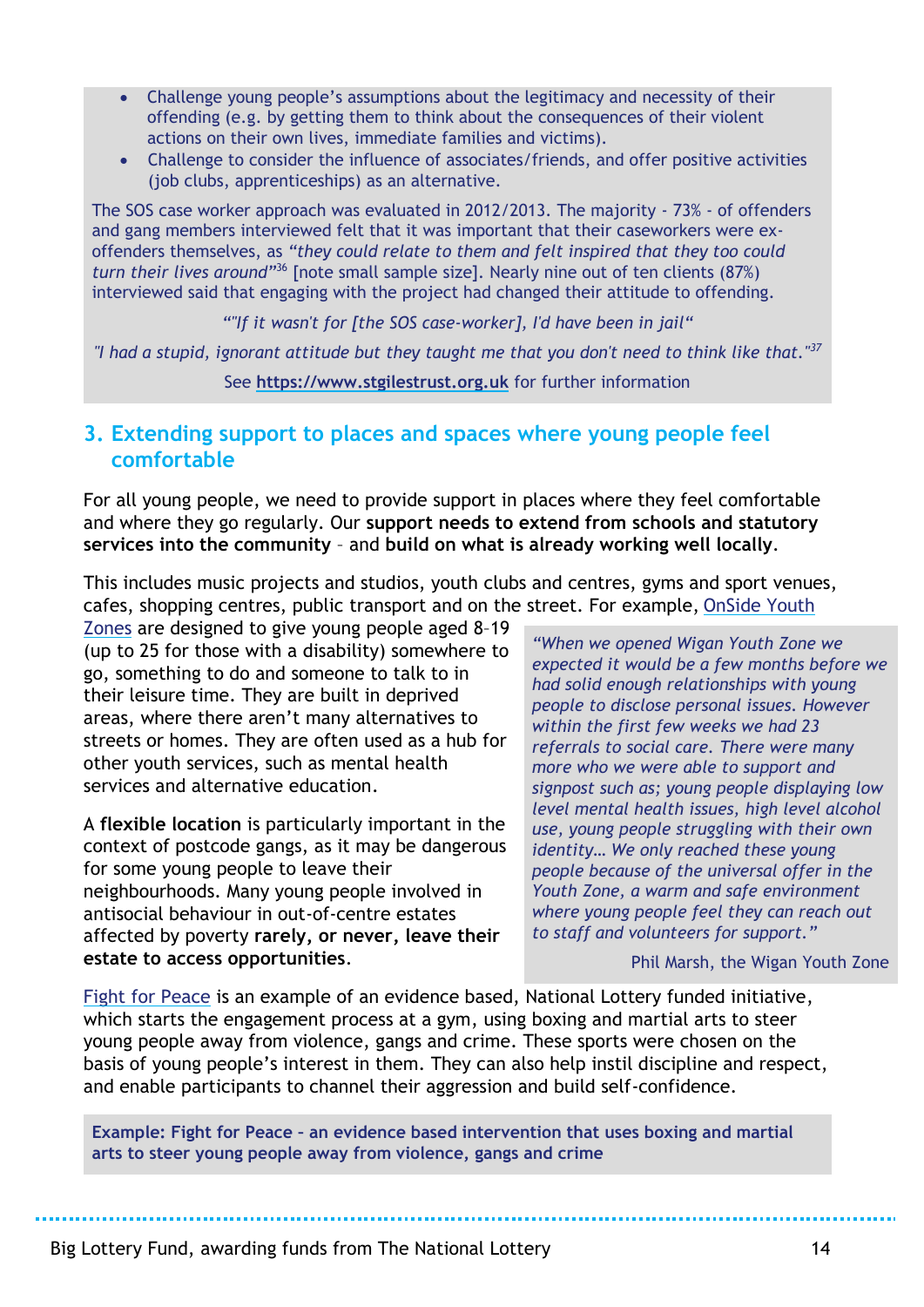[Fight for Peace](http://fightforpeace.net/) (FFP) is an approach that has been tested through direct work in communities affected by violence in 25 countries and has been evaluated nationally and internationally<sup>38</sup>. Fight for Peace has been running in Northern Ireland and England for many years and is in the process of being introduced in Wales and Scotland too with support from the National Lottery.

The project delivers primary-, secondary- and tertiary- level interventions to reduce youth violence. The project uses boxing and martial arts because combat sports can attract young people for whom risk is normalised.

Across the 800 participants taking part in 2011, it is estimated that Fight for Peace has resulted in 165 crimes being avoided<sup>39</sup>. With the cost of the project running at  $E$ 580,000, evaluators believe that this model has delivered a benefit to cost ratio of £4.42 for every £1 invested<sup>40</sup>.

More than two-thirds (71%) of participants say that they are less likely to commit a crime and be a gang member as a result of their time on the project. Most feel calmer (71%) and more feel confident and ambitious (94%).

Key success factors (in addition to the choice of sports):

- Long-term support: participants are involved for an average of 22 months. Around 70% of participants wouldn't have found a similar activity in the area.
- Voluntary participation: Nothing is compulsory and young people are supported to build motivation and determination.
- Diverse engagement methods: Young people are engaged through workshops delivered in schools, they are referred by peers and youth services, and are identified by outreach workers in collaboration with police in 'hot spot' areas of high crime<sup>41</sup>.

*"Fight for Peace is more than a gym, it's a family",* Dexter, London See **<http://fightforpeace.net/>** for further information

# <span id="page-14-0"></span>**4. Incorporating, or linking with, specialist mental health support**

It has been estimated that up to one in three young people who offend have an **unmet mental health need** at the time of the offence<sup>43</sup>. At the same time, a range of barriers can hamper young people's access to the support they need, including *"stigma associated with mental health issues, a lack of awareness, preference for self-reliance and access difficulties"*<sup>44</sup> .

In our experience, interventions targeting young people involved in violent lifestyles should incorporate, or link with, specialist psycho-social approaches and improve their mental health and wellbeing.

 It is important to **tackle stigma** and make it easier for young people to come forward to talk about mental health. The charities that we work

### **Insights from research**

Gang-affiliated youth experience additional barriers to mental health services, including:

- Fear: of criminal behaviours being exposed, losing position within the gang, and entering rival territories.
- Reluctance to recognise mental health problems in a culture where 'toughness' is the norm.
- A lack of trust in statutory services.
- A lack of engagement with other services that might signpost young people into support.<sup>42</sup>

with do this for example through role model or young people led mental health **awareness raising** campaigns in schools and by **simplifying the language** (e.g. by moving away from medicalised or academic language such as using the term 'conversation' rather than 'screening').

. . . . . . . . . . .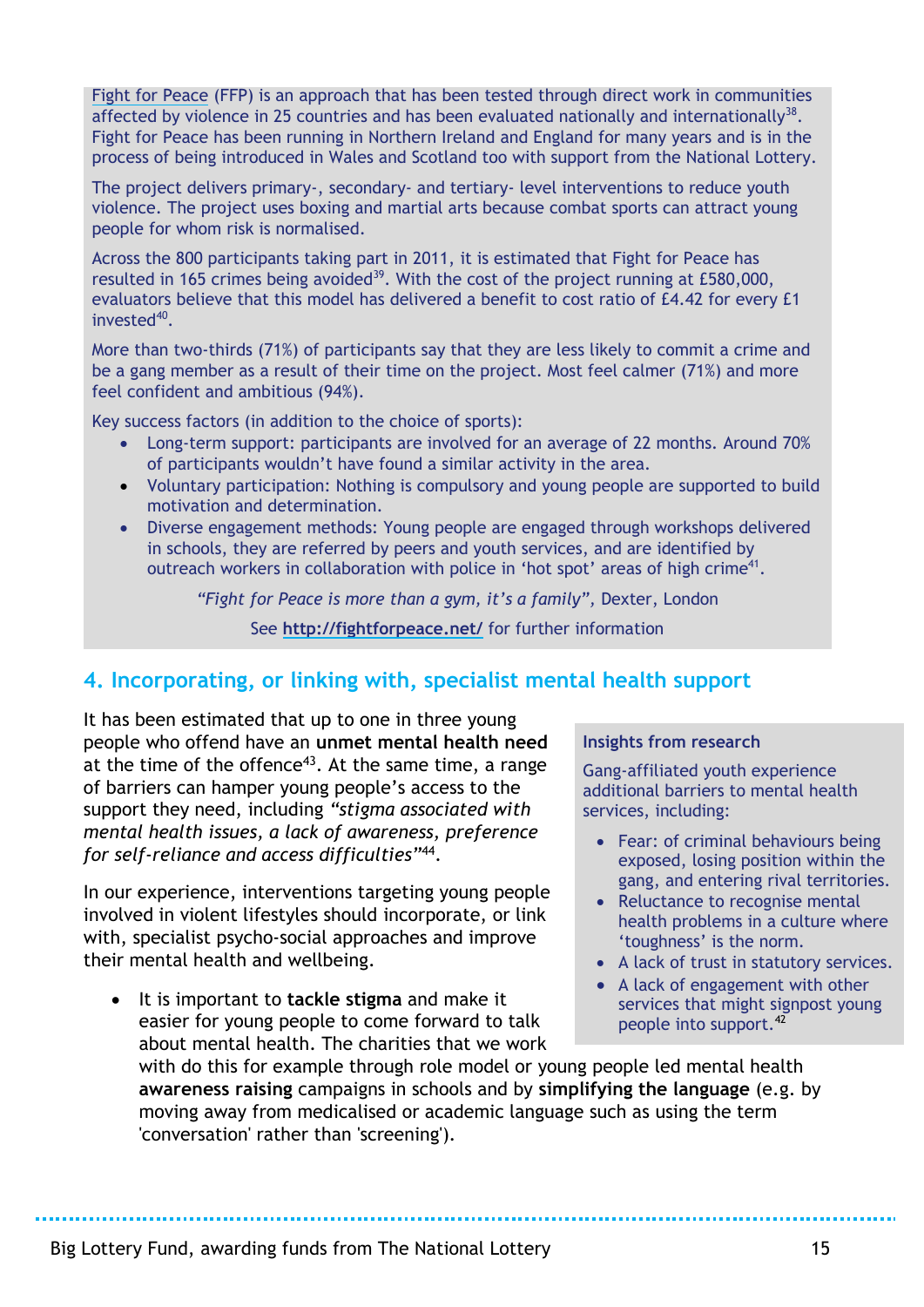- In turn, mental health services should be **non-stigmatizing<sup>45</sup> and relevant.** For example, our HeadStart partnership in [Blackpool](https://www.blackpool.gov.uk/Residents/Health-and-social-care/HeadStart-Blackpool/) has learned that traditional counselling formats 'turn off' young people<sup>46</sup> who find it hard to talk about difficult issues within a formal environment. Instead, they use 'walk and talk' counselling, which means counsellors work with young people whilst they are doing an activity of their choice. This could be baking, sewing, playing golf or walking to school.
- Quick fixes for mental health problems don't work some charities have committed to up to four years of support for gang-affiliated youth.
- Professionals and volunteers should be trained to be sensitive to potential mental health issues. Beneficiaries of the [Black Country Talent Match](https://www.bctalentmatch.com/) programme advocated for the introduction of Mental Health First Aid training for all staff to increase their awareness and understanding.
- A **whole family approach** may be needed, especially if the whole family has been through significant adversity and there are wider family issues behind a young person's involvement in violence.
- Finally, **mental health services should be provided in a variety of different settings**. [MAC-UK](https://mac-uk.rit.org.uk/) in Camden has moved clinical and key worker support to gang affiliated youths' own environment, including streets and cafes<sup>47</sup>.

#### **Example: [MAC-UK](https://www.mac-uk.org/) – 'taking what works in the clinic out onto the streets'<sup>48</sup>**

<span id="page-15-0"></span>MAC-UK, a mental health charity for excluded young people, was established by a Clinical Psychologist Dr. Charlie Howard, to make mental health accessible to excluded young people involved in gangs and violence in Camden.

Together with young people, the charity has developed the [Integrate Model,](https://mac-uk.rit.org.uk/our-approach) which is a psychologically-informed approach that takes psychologists, social workers and youth workers out of traditional service settings and into the community to engage with young people on their own territory. The service focuses on those with high levels of offending and social exclusion.

Therapists work to build up young people's trust and deliver 'street therapy' in places where young people feel comfortable, such as streets, cafes and public transport. Street therapy uses recognised psychological theories such as attachment theory and lifespan development theory in an adaptable way.<sup>49</sup>

The Integrate approach involves young people for two to four years by providing them with the opportunity to work towards their own goal or a project (e.g. music, sport, theatre and business creation). As well as support with areas such as training, employment and access to health and social services, young people benefit from therapeutic interventions and motivational work.

MAC-UK has worked with 900 young people intensively and in the long-term since the charity was established in 2008<sup>50</sup>. They estimate that the cost per hour per young person in contact with the service is around £156, with an annual cost of  $£3,000$  (based on 2014/2015 prices).<sup>51</sup>

#### See **<https://www.mac-uk.org/>** for further information

### <span id="page-15-1"></span>**5. Sport and the arts promote positive values and are a great hook for engagement**

Sport and art projects are used by both small and larger charities across the country either as a **diversionary or rehabilitative approach to tackling crime**. The appeal of

. . . . . . . . . .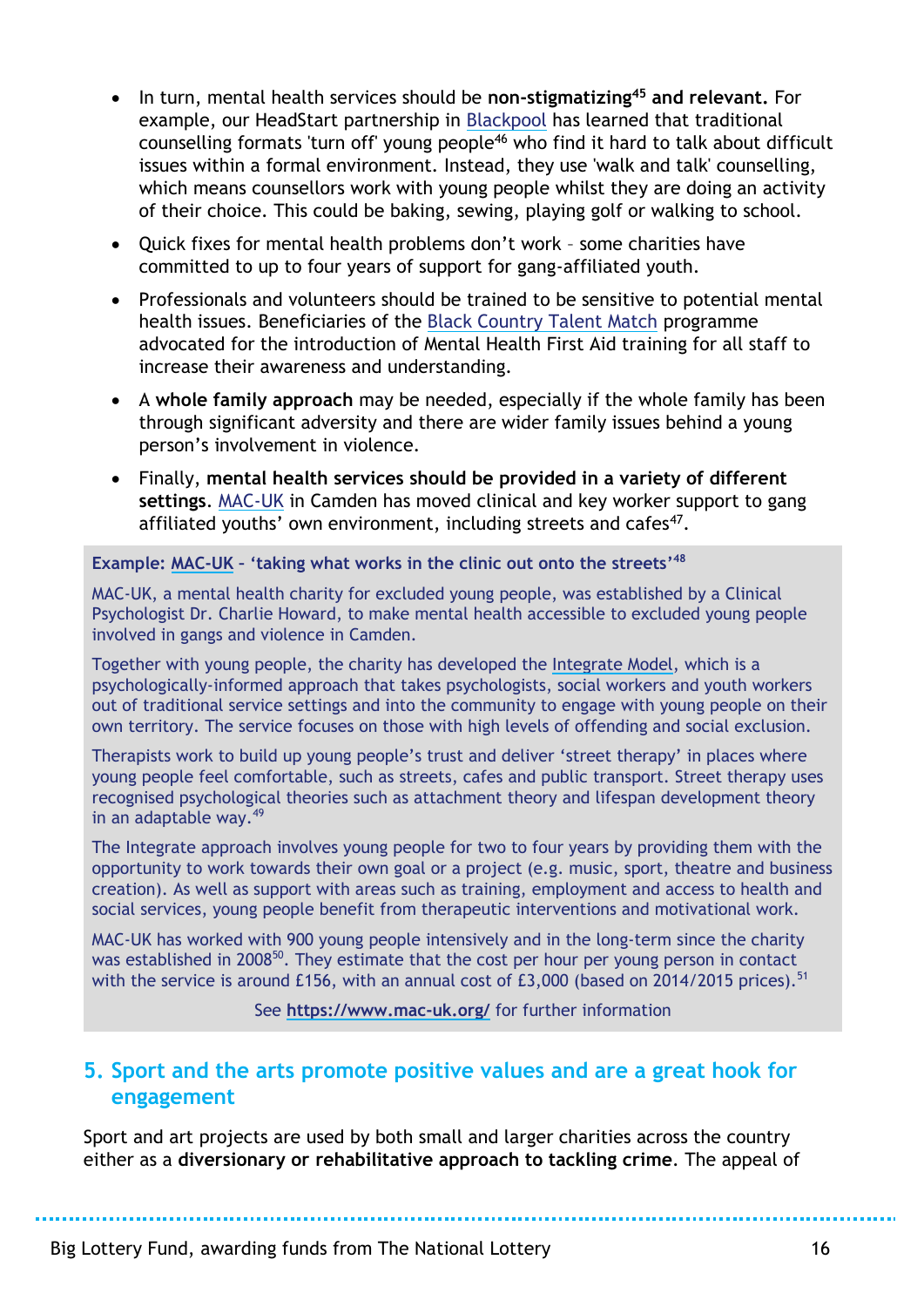sport and the arts can act as a 'hook' for engagement and generate a sense of excitement, *"similar to feelings experienced as part of a gang." <sup>52</sup>* They provide meaningful activities for those young people who are alone after school due to their parent(s) working full time – and who are at risk of getting involved in crime. They can also provide the right environment and influences to **promote positive values**, including taking on responsibility and **learning how to resolve conflicts constructively**<sup>53</sup> .

Research shows that the following conditions have to be met to maximise the effect of sports and arts on youth violence<sup>54</sup>:

- Sport and art projects need to be long-term in nature if, *"they are to build trust and change attitudes"* – and when possible, included within **a wider developmental programme of education and support**.
- The **role and skills of the coaches and trainers are critical** for, *"engendering a positive 'socio-moral' environment"*<sup>55</sup> - therefore staff in arts and sports projects need to be trained and supported.
- Sport and art projects need to be well targeted in terms of both their location and the engagement of young people<sup>56</sup>.

#### <span id="page-16-0"></span>**Example: Battersea Arts Centre, The Agency**

The [Agency](https://www.bac.org.uk/content_category/3381/young_people/the_agency_1525) provides an opportunity for 15-25 year old young people in London and Manchester to turn their project, business and event idea into reality. The approach is modelled on the highly successful Brazilian project, *Agenica Redes Para Juventude*, led by Marcus Faustini.

The young participants, the 'Agents', take part in creative workshops, and are supported by a mentor to develop their research skills and build professional networks. They explore the needs of their local area, go out onto the streets to research and invite the local community to give feedback. They also meet with professionals in their chosen field to gain expert advice.

These have been set up to support them with the development of an 'idea' that they are passionate about. At the end of the 12 week process the Agents have a chance to pitch their idea to a panel and receive up to £2,000 to implement it. Examples of funded ideas include:

- 'Vendors Mechanics Wheel come to you'. This is an idea developed by Leon Douglas, aged 21, to provide bicycle mechanic training for ex-offenders.
- Rupa Roshni Yoga is an idea developed by Rupa Monk, aged 18, who used her time at the Agency to develop yoga and mindfulness classes for children who suffer, or are at risk of suffering, from mental ill health. She works with social services and local schools.

#### <span id="page-16-1"></span>**Example: London Football Journeys – Improving resilience to negative peer pressure and gang culture through community and youth work and sports**

[Football Journeys](http://londonfootballjourneys.org/) to bring together young people from diverse areas of London to play football, socialise, break down barriers and share stories and experience. Their work is based on five distinctive steps:

- The former beneficiaries visit schools and youth clubs to raise awareness.
- Beneficiaries are grouped into teams and taught how to produce (script, direct, interview and shoot) a short video that introduces their lives and the area they live in.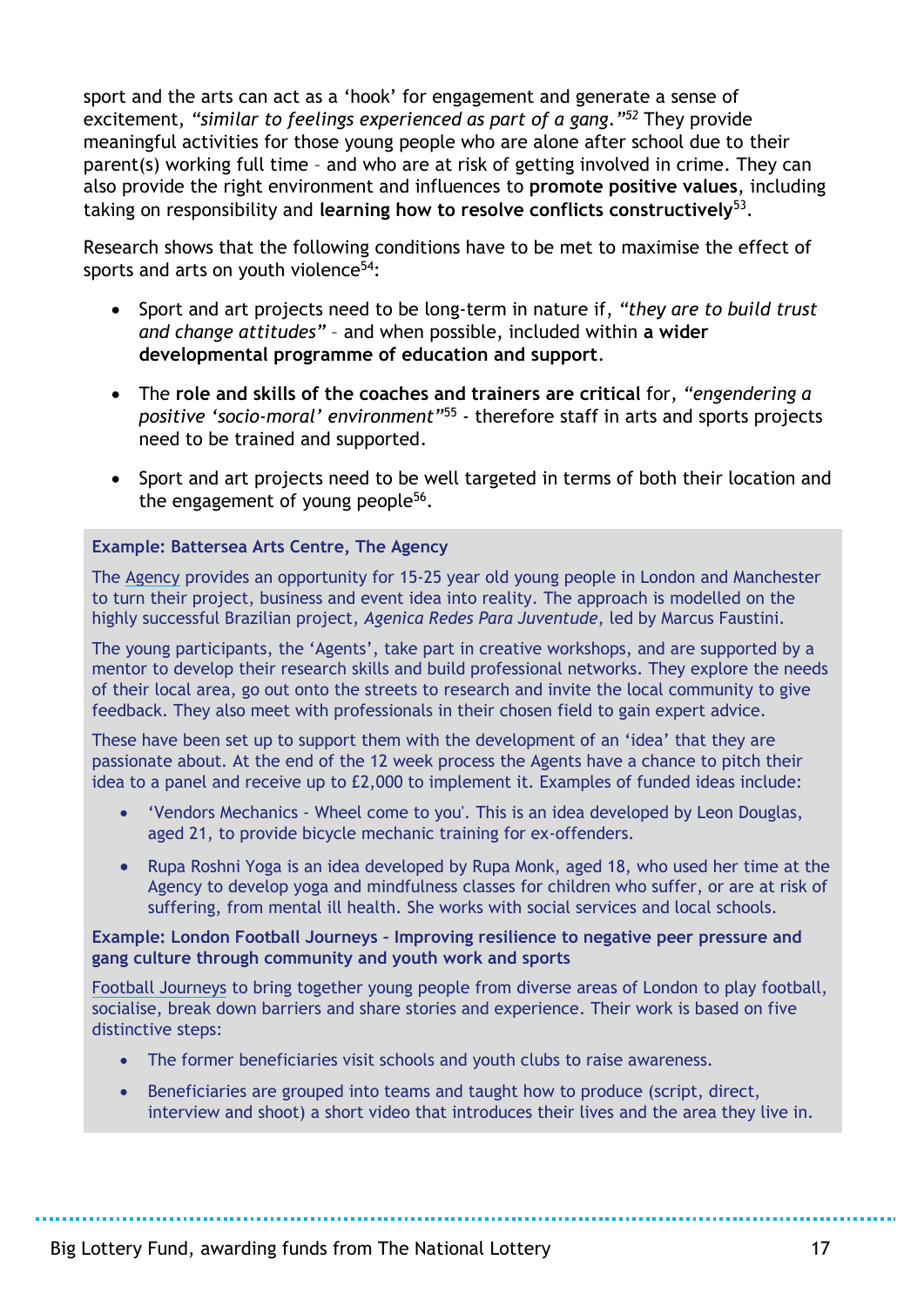- The teams watch and discuss the videos to get an idea of the different personalities, areas and lifestyles.
- 'Home' and 'away' football exchanges take place in each team's postcode with professional football clubs facilitating each session. Activities include teambuilding and communication games, mixed football matches, a tour of the youth club or school, sharing food and youth-led awards.
- Opportunity to continue as a project ambassador and co-produce future activities

A small scale evaluation of their work<sup>57</sup> found that 71% of participants demonstrated improved resilience to negative peer pressure and gang culture. Eight out of ten (85%) demonstrated improved confidence in themselves and 90% demonstrated improved communication skills.

*"…London Football Journeys expand your mind… Many are stuck to one culture – gang culture. Meeting new people and going to new places shows more opportunities what I could do in life except for being in a gang. I'm more open minded to what life could be like"*, young person

*"Young people are given the opportunity… networking, socialising, and exploring different parts of London, something young people don't due to postcode gangs",* Youth Coach

See **<http://londonfootballjourneys.org/>** for further information

### <span id="page-17-0"></span>**6. Timing matters for engagement and support**

Successful engagement isn't just linked to a place but also to the timing of the intervention. Support needs to be given at the right time in the young person's life.

[Redthread](http://www.redthread.org.uk/) is a national charity dedicated to integrating trauma-informed youth work into the health sector. It places youth workers in Accident and Emergency (A&E) departments in areas where the numbers attending due to youth violence are high. This approach is based on their experience that **a moment of vulnerability has the potential to be a time of change** – they call it the "teachable moment."<sup>58</sup> This is a brief window when a young person who has just been shot or stabbed might be **most receptive to making changes in their life.** 

<span id="page-17-1"></span>**Example – Disrupting the cycle of violence through interventions at A&E departments, Redthread<sup>59</sup>**

[Redthread](http://www.redthread.org.uk/) runs a Youth Violence Intervention Programme in hospital emergency departments in partnership with the major trauma network. The aim is to reduce serious youth violence by changing the support available to young victims of violence.

Hospital-based youth workers are embedded in the emergency departments of three hospitals in London (Kings College, St Mary's and St George's). They work alongside clinical staff to engage young victims of serious violence. They have been trained to work in a hospital environment and have access to their clients' records.

The youth workers focus on the "teachable moment" – when young people are out of their comfort zone, alienated from their peers, and coming to terms with their injuries. In this moment many question the choices that have led them to the situation and specialist youth workers try to use this moment to encourage the young person to pursue a change in behaviour and lifestyle.

Not everyone wants to engage - about 80% want to have a conversation but 40% want to continue the conversation and support after leaving the hospital $60$ .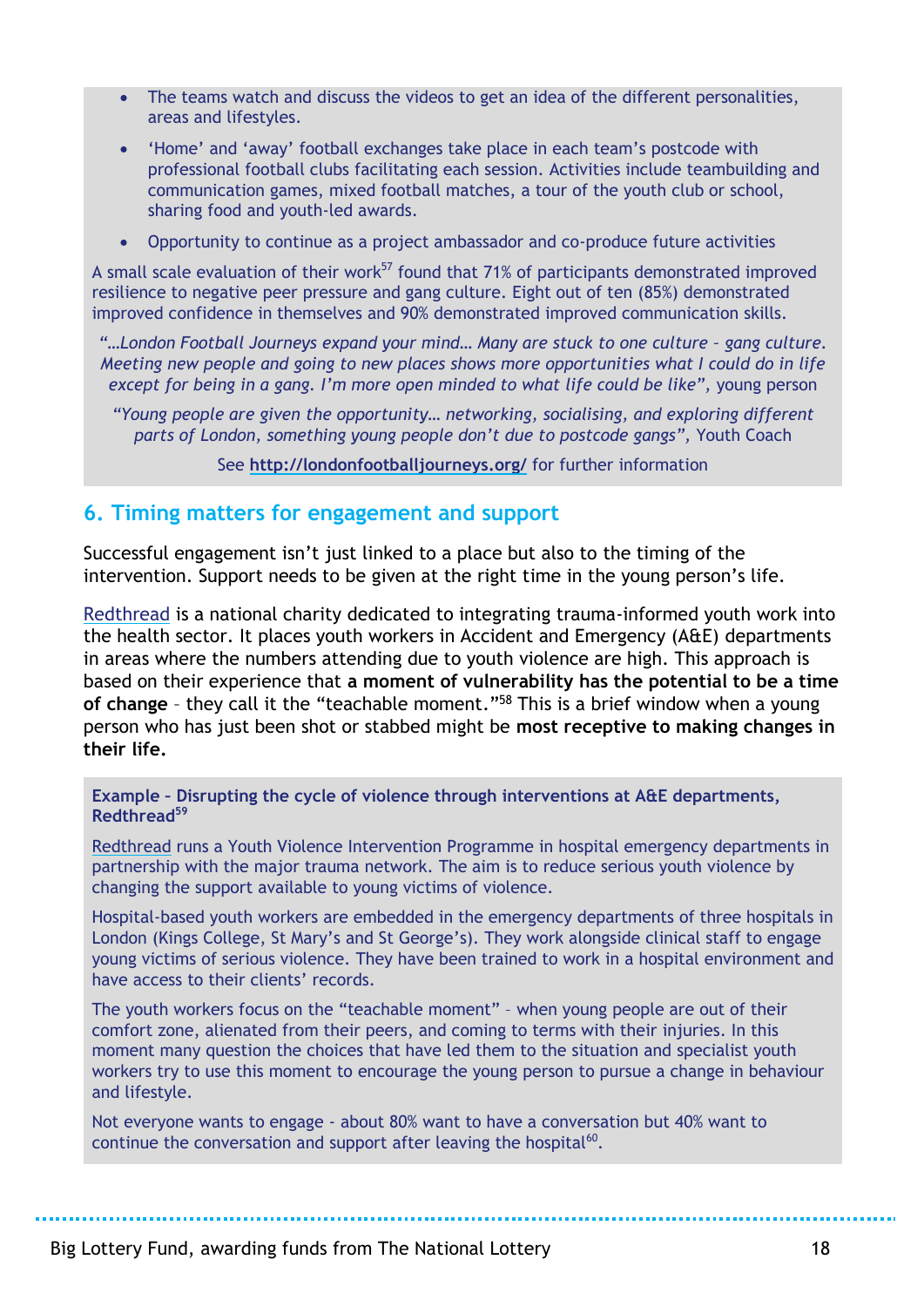*"Often they will start off with the most urgent needs. Food. Drink. I always feel it's a test. They want you to do something practical for them. They might want a Lucozade. One guy wanted me to ring probation because he was worrying about a breach. I did that. Then he called probation to check that I'd done it. Once he realised I could deliver, he was cool."* Lucy, Redthread (a quote from the Guardian)<sup>61</sup>

See **<http://www.redthread.org.uk/>** for further information

This idea works for both boys and girls. Research has identified specific, time-limited windows of opportunity when **gang-associated girls also become easier to identify and more likely to accept support.** These windows include: expulsion from school, the imprisonment of gang member boyfriends, the birth of a child, a visit to a sexual health clinic, and admission to A&E. 62

Other charities do **similar work in prisons**. [Catch22](https://www.catch-22.org.uk/) has been providing 'gangs workers' to prisons since 2013. They help inmates to talk about feelings and fears and to explore with them what other lifestyle choices they could make. They do one-to-one work and run mediation, conflict management and group sessions (e.g. weekly 'circles' where painful emotional issues can be aired and discussed)<sup>63</sup> to identify teachable moments, in which gang-involved prisoners may be questioning their involvement and recognise that they need to exit gang life to avoid going back to prison. This may also include a realisation that friends and associates from the gang may not be as loyal or dependable as once imagined<sup>64</sup>. The work of gang workers has **contributed to a significant reduction in the number of violent incidents in the prisons** where they work.

# <span id="page-18-1"></span><span id="page-18-0"></span>**7. We can learn from young people's expertise and experience**

The Big Lottery Fund follows a 'People in the Lead' approach which puts communities and users of the services we fund at the heart of social change. We believe that **people with first-hand experience of an issue are well-placed to identify and shape potential solutions.**

### **Young people who have been involved in gangs and crime help to drive the work of**

**many charities** that are successfully diverting young people away from violent lifestyles. They co-produce - are involved as equal partners in every aspect from the design and commissioning of services and recruitment of staff and trustees, through the delivery and promotion of the activities, to their evaluation. Charities tend to create **a range of levels of engagement for young people, so that they can commit their time and inputs at a level that works for them**.

We have identified three key benefits from co-producing our programmes with service users. Co-production can: 1) broaden the reach of services, 2) ensure services respond to

### **Insights**

Co-production with communities is recommended in [NICE \(2016\)](https://www.nice.org.uk/guidance/NG44)  [guidelines](https://www.nice.org.uk/guidance/NG44) for community engagement in public health interventions.

This type of service-user involvement is also recommended by research guidelines for the development of complex interventions<sup>65</sup>.

the needs and wishes of target audiences, and 3) have a positive effect on the transferable skills of participating young people (particularly leadership, teamwork, decision-making and communication skills).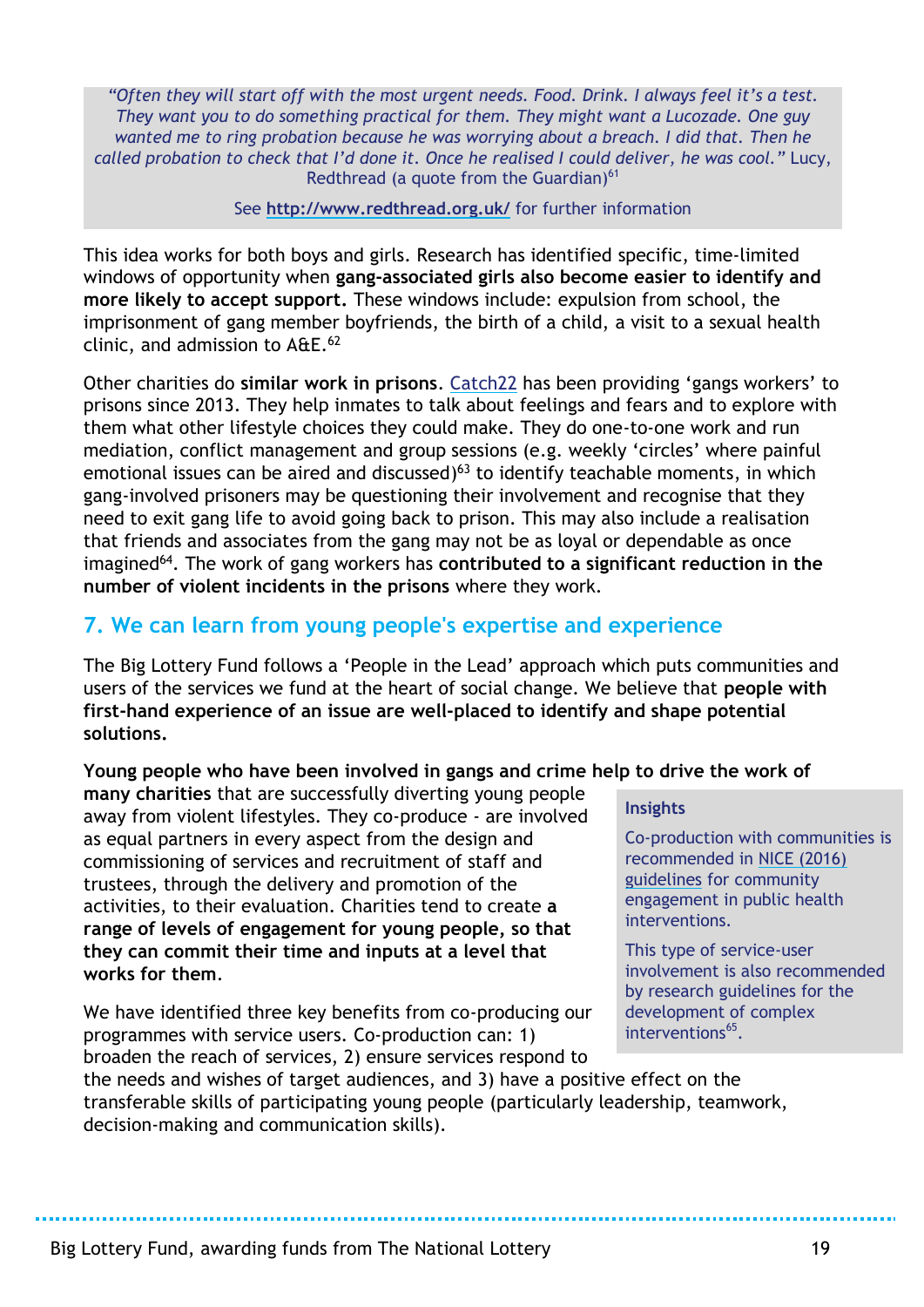Our learning on how to involve young people in the design, delivery and evaluation of services<sup>66</sup> meaningfully includes the following:

- This is a simple concept but can be tokenistic **genuine co-production takes time and resource to set up and run**. Start by making sure **all staff and partners understand both the benefits and the subtle, but important, differences in**  'consultation' (young people asked what they think but have limited influence) and 'participation' (young people can make suggestions and influence outcomes) vs. 'co-production' (young people working as equal partners, sharing decision-making).
- Involve young people **at a level that they feel is appropriate to them at the time** and build in 'progression' opportunities for involvement (e.g. they may want to start by contributing with ideas, or volunteering at events and slowly build their confidence and skills to take part in decision-making roles).
- Make young people feel welcome, encourage them to challenge existing ways of working; **respect their contributions**. Ensure participation is voluntary and they need to be able to change their mind.
- If young people take part in board or partnership meetings, ensure the meetings are run and written information is provided in jargon-free, Plain English and in an age-friendly format that is easily understandable
- Make sure the y**oung people understand how they can benefit from getting involved**. For example, highlight the opportunities to influence the services they and their friends could make use of, new skills and experiences, and opportunity to meet new people and get involved in fun group activities
- Make sure you celebrate their work and ensure staff, partner organisations and young people know what has changed as a result of their contributions.
- Think how to gather the views of people from different backgrounds and with different experiences. If they are expected to represent a wider 'constituency' of young people, then this needs to be factored in.

<span id="page-19-0"></span>**Example – Using the expertise and experience of young people to inform and improve the**  design and delivery of services, Talent Match<sup>67</sup>

[Talent Match](https://www.biglotteryfund.org.uk/global-content/programmes/england/talent-match) is an £108 million National Lottery funded youth employability programme initiated by and designed with young people. It works with young people who are furthest away from the labour market. The participants are heavily involved in the design, delivery and evaluation of services. They:

- Take part in partnership, management and commissioning boards of the local partnerships as equal partners – in this way they are able to monitor, scrutinise and provide feedback on new plans and are involved in key decision-making regarding commissioning, service design and delivery, and quality assurance
- Research and evaluate existing services
- Run campaigns and promote services among peers and employers
- Train staff in partner agencies and interview candidates (staff and providers)
- Speak at conferences and events and promote the programme and young people's voice in the youth employment policy arena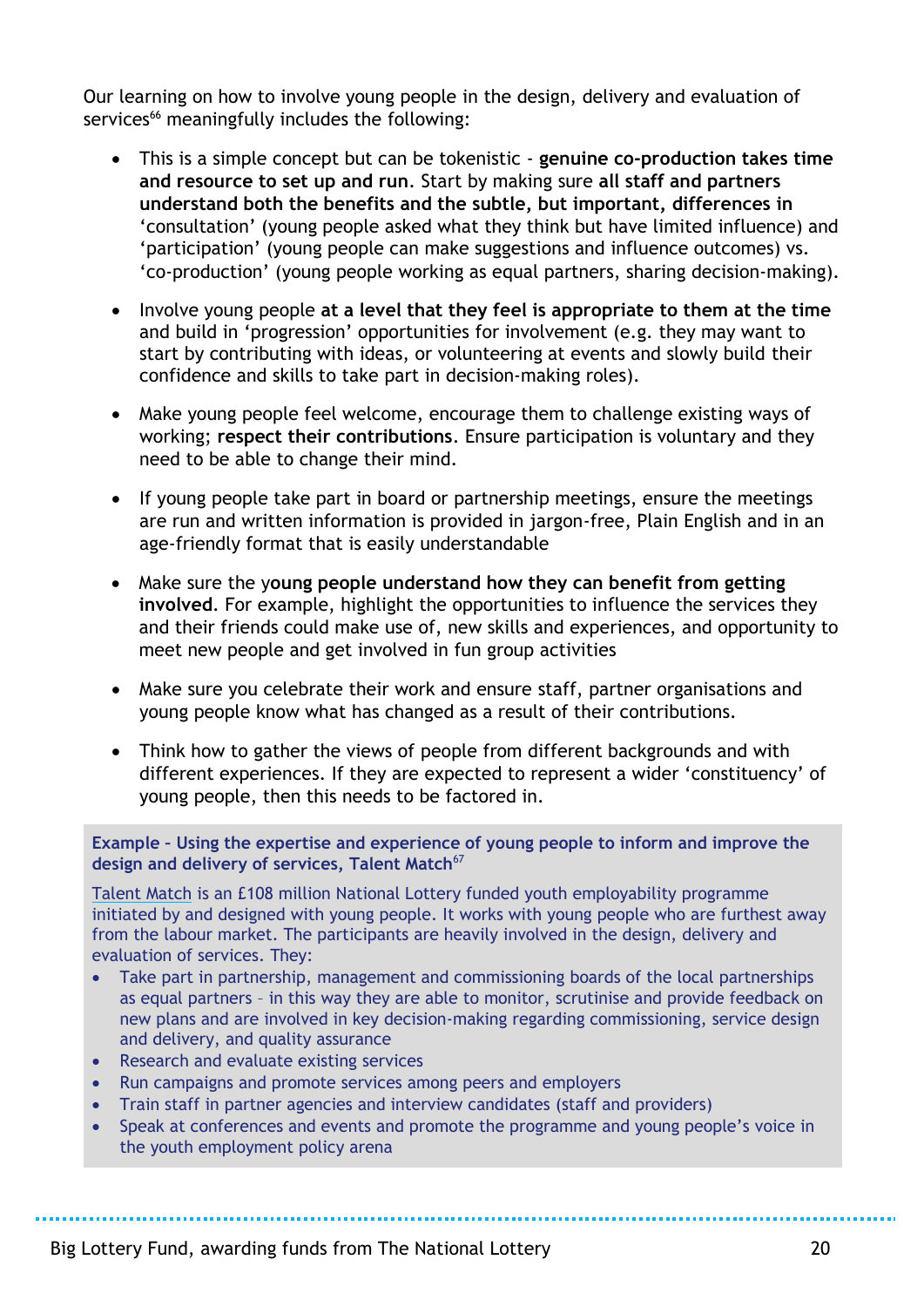Talent Match is fairly unique in its ability to involve and draw on experiences of young people from diverse backgrounds when many other youth-led bodies tend to bring together young people from comparatively privileged backgrounds. For this reason commissioners, Local Enterprise Partnerships, councils, job centres and private employers have started to invite and even commission Talent Match youth panels to give feedback on their strategies and services.

See **<https://www.biglotteryfund.org.uk/global-content/programmes/england/talent-match>** for further information

### <span id="page-20-0"></span>**Partnership based approaches - what works?**

1. Involving the VCS isn't just desirable but essential 2. Generous leaders and shared vision are key ingredients of successful partnerships

approach

Organisations working around serious youth violence frequently come together to tackle the problem. These partnerships take different forms:

- Cross-sector partnerships bringing together key players from different sectors,
- Local place-based collaboration, and
- Local and national organisations working together around a particular theme (i.e. knife crime or social media)

In our experience, to tackle the increase in serious youth violence we need an approach that places **young people and/or those with lived experience of serious youth violence and the VCS** at the heart of such partnerships in order to understand, acknowledge and address the root causes of violent behaviours. This also includes **working across sectors** in a seamless partnership to **develop a long-term response**.

# **1. Involving the VCS isn't just desirable but essential**

Voluntary and community groups can add significant value to the work of statutory services in the field of youth violence. This is because they are able to represent and support young people who are 'hidden' or disengaged from other services. They do this by **building on their local connections, trusted relationships, and the long and comprehensive track record** in engaging and supporting at-risk youth.

Their services add to the depth and breadth of emotional, practical and health support that young people involved in violence need. This spans from prevention and early action, to emergency and crisis point interventions, to rehabilitation. They also have the flexibility to innovate and try out new approaches<sup>68</sup>.

In our experience, when working with the voluntary sector, where possible:

 Make a long-term commitment - the lack of long-term funding hinders their ability to plan ahead and commit to the support young people need and deserve:

. . . . . . . . . . . .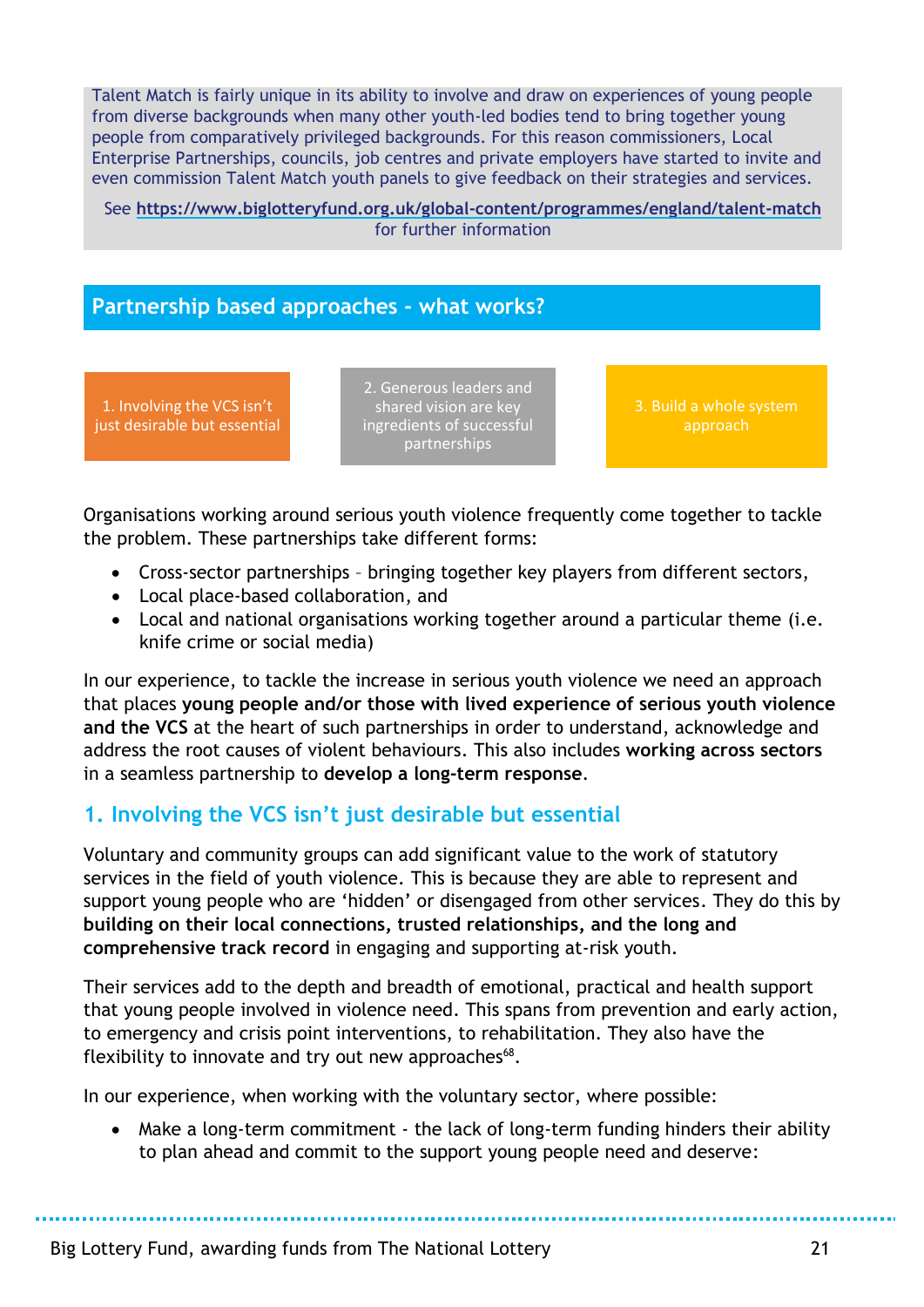- o Providing core funding enables them to plan and deliver more effectively, and
- o Building in paid time for pre- and post- project planning and evaluation can yield further benefits in terms of better evidence and impact<sup>69</sup>.
- Partnerships should bring together smaller organisations, including grassroots groups, to produce ideas that are rooted in the experience of communities, with the reach and size of larger organisations. This has the potential to create **a shared system needed to deliver change at scale.**

Smaller groups may find it difficult to collaborate **in a climate of competition for short-term, project-based funding opportunities**. Joint projects and bids may be helpful here.

 Understand the challenges faced by small grassroots organisations which focus on frontline delivery – their capacity to get involved at a strategic level is limited and **should be supported**.

They are often asked for input at a programme design stage, but are sometimes **excluded from the wider strategy development**<sup>70</sup> **,** delivery or funding.

 Value their expertise – many groups have cutting-edge expertise and years/decades of experience in supporting young people involved in gangs and crime, including lived experience of the challenges faced by those who they are supporting.

# **2. Generous leaders and shared vision are some of the 'key ingredients' of successful partnerships**

Partnership working isn't easy. In our experience, key ingredients to successful partnerships include the following:

### **Generous leadership**

A willingness to share responsibility and influence to **achieve the common good** is important, coupled with a drive to **build strong alliances** with individuals, groups and communities who can achieve shared objectives together.

Generous leaders are those who are aware of their place in the wider ecosystem and how sharing their contribution, knowledge and skills can complement those of others for the good of civil society. They **achieve their mission by starting with the bigger picture** rather than just what their organisation can do on its own.

### **Shared vision and goal**

Partners should be driven by a shared set of goals and values. These should start with the wider ecosystem, rather than each partner's individual

### **Generous leaders**

- Are open to ideas, curious and patient
- Have a shared sense of community
- Are concerned about nurturing shared values and how different roles and skills can complement each other for the common good
- Support communities to define their own aspirations
- Don't blame, have gratitude and care about inspiring others
- Celebrate!
- Listen…deeply
- Have humility
- Trust colleagues, give and receive feedback
- Are rooted in place, part of an ecosystem, part of a wider movement

. . . . . . . . . . .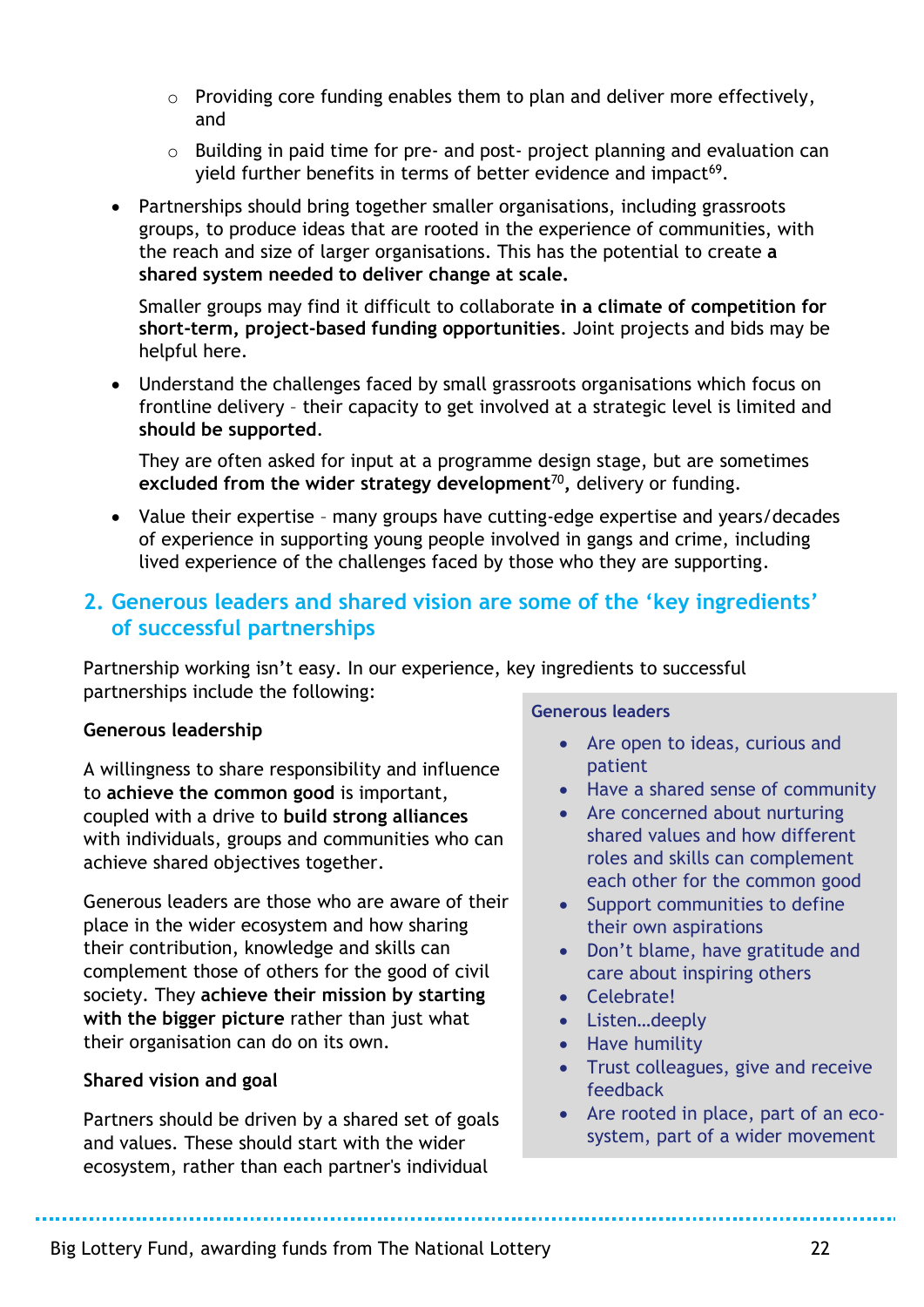priorities. In other words, the focus should be on overall systems, not just on individual projects or organisations.

This can include creating a **movement** to recognise serious youth violence as a nonjudgemental public health issue (as opposed to only as a law enforcement matter) that addresses the root causes and requires a whole community response. Every member of the society should be involved – from professionals such as GPs, nurses, dentists, police, teachers and social workers, to sports coaches, youth workers, dinner ladies and night time bus drivers who may support, treat, witness or counsel young people involved in violence through their work.

### **Example: A public health approach to violence, Scotland**

In 2005, the Violence Reduction Unit (VRU) was established in Scotland and in 2011, Scotland became the first country in the world to adopt a public health approach to violence and knife crime, *"treating it like a disease to be cured with education, health and social work interventions"* (The Scotsman, 2018). It's directly funded by the Scottish government and the police work with those in the health, education and social work sectors to address the problem.

The approach has called in all members of the society, including nurses, dentists and even vets and hairdressers, to look out for the signs of violence. A significant amount of mapping is done to identify gang members who are called in to listen to the police, victims of violence, former offenders and paramedics and learn about the new approach to tackling the problem of serious violence. This includes help in finding positive alternatives to gangs and violence (e.g. housing, relocation, employment, education) and a zero tolerance approach on the streets.

The VRU team is a mixture of researchers, police officers, civilian staff and former offenders who have turned their lives around and are now seeking to help others do the same.

The results have been dramatic. Glasgow's murder rate halved in a decade and significant reductions have also been seen in other areas (e.g. serious assault and possession of an offensive weapon).

### See **<http://actiononviolence.org/>** for further information

At local level, ensure that staff, partners, community and other stakeholders are engaged, motivated and committed to the vision. This includes a shared commitment to co-production.

### **Composition and relationships**

• Don't only consider what different partners can bring to the table, but also **consider** the consequences of leaving them out. It may be helpful to look at the issue from the perspective of 'a life of a young person involved in serious violence' and all the organisations that may, or should, be involved.

### **Example: Benefits of information sharing**

By working with partners including the police, health and schools, [HeadStart Kent](https://www.headstartkent.org.uk/) has developed an initiative to support young people affected by domestic violence. Participating schools receive daily reports of domestic abuse incidents so that staff can identify vulnerable young people early on who may need additional support to help them cope at difficult times.

 Building strong relationships with partners who can make things happen is important, as well as relationships with peers you can learn from, and the community.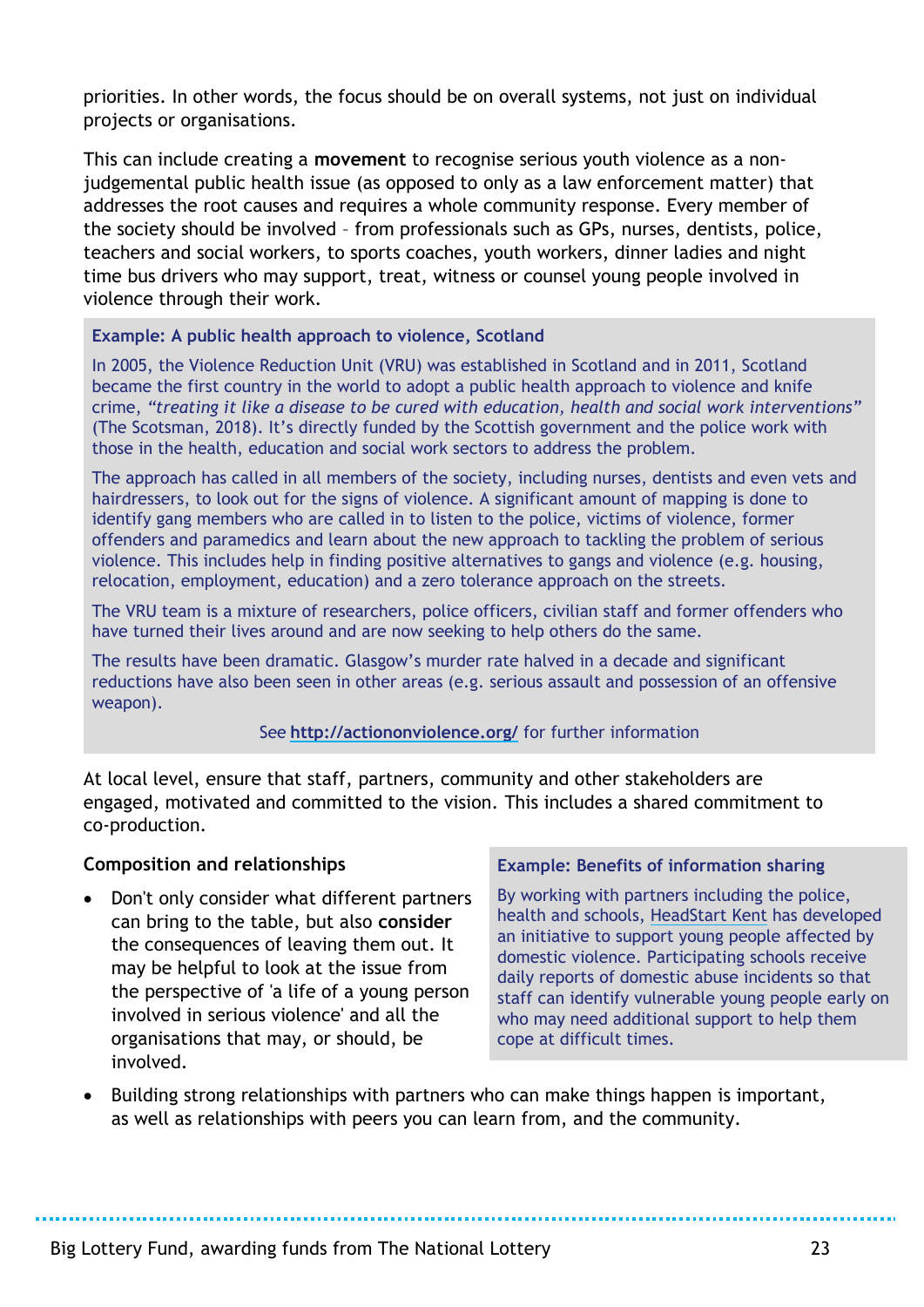Find ways to work with faith leaders and employers, including big companies and their supply chains as well as SMEs; they can provide placements and employment opportunities, which is particularly important for those who have dependents.

### **Setting boundaries**

- Defining accountability is important, for example through defined and specialised roles and monitoring/reporting responsibilities.
- Ongoing information sharing is essential and systems for sharing learning within the partnership and externally.
- Targets should be realistic jointly defined and take into consideration the time required to build up a partnership.
- Regular communication and visible senior commitment are important.

# **3. Building a whole system approach**

A whole system approach brings together statutory services with local and community groups building on the other key ingredients identified above. Working together in this way:

- Allows for holistic provision, which goes beyond standard models of support; and
- Issues can be tackled collectively in order to avoid duplication.

Partnership-working shouldn't just take place at strategic level but should extend to joint working, communication and practice sharing between frontline workers.

Potential methodologies for building whole system approaches include Collective Impact and Systems Change frameworks. [Collective Impact](http://www.collaborationforimpact.com/collective-impact/) is a framework to tackle deeply entrenched and complex social problems. It is an innovative and structured approach to making collaboration work across government, business, philanthropy, non-profit organisations and citizens to achieve significant and lasting social change.

Systems change is about altering a current system to create a new 'normal' that works better for everyone involved. Systems change can often be achieved by reducing siloed working and enabling partnerships and collaborations so that actors in the system work better together. Systems change involves focusing on the root causes of social issues and working to create systems that act early to prevent problems. This is taking place in Glasgow for example, where a national children's charity, Action for Children, is working with all key sectors to support communities in which organised crime are a way of life for many children and young people.

<span id="page-23-0"></span>**Example: Action for Children, Scotland – A whole system approach to diverting young people from serious organised crime**

[Side Step](http://www.heart.co.uk/scotland/news/local/scheme-diverting-young-from-crime-receive/) is a three year early intervention and diversion service delivered by [Action for Children,](https://www.actionforchildren.org.uk/) a national children's charity, together with Police Scotland, Glasgow City Council's social work department and the Scottish Government.

Side Step works with 12-18 year olds in Glasgow who are at risk of, or already involved in, serious organised crime. They may be involved in selling and distributing drugs, distributing counterfeit

. . . . . . . . . .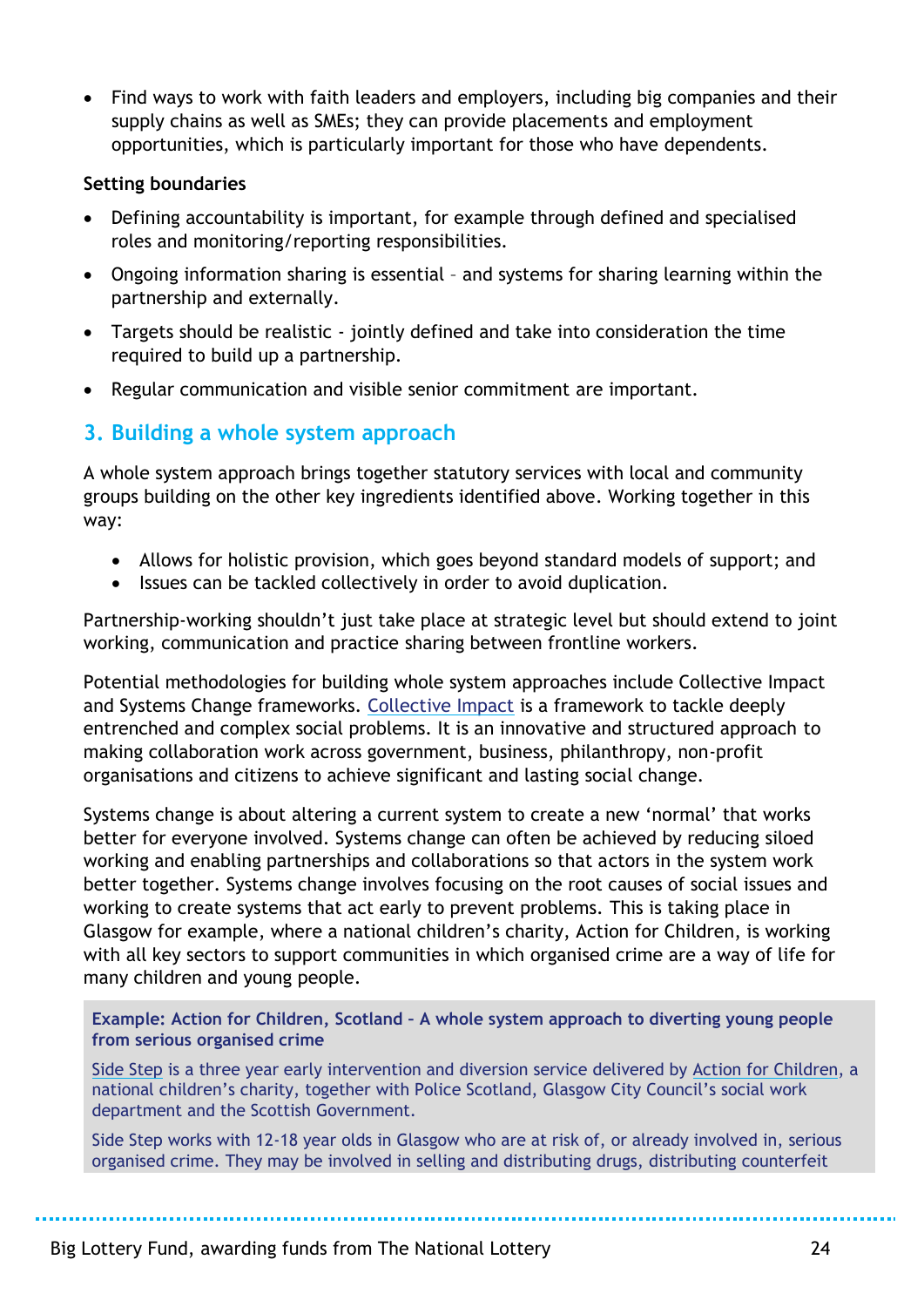money and goods, violence and anti-social behaviour. Around 95% are misusing drugs and four out of ten have been in secure care/custody.

Side Step is a product of partnership-working between charities, community groups and all leading players in the field of community and youth justice. Led by Action for Children, key strategic partners have helped to shape the delivery and project content, ensuring there is no duplication of services and fit with intended outcomes. Members include One Glasgow, Reducing Offending Strand, Glasgow City Council, Police Scotland, Scottish Government, Community Justice Glasgow, the Centre for Youth and Criminal Justice and the Wheatley Group. Action for Children also works with other charities and groups, including football clubs and Sported Scotland. In 2014, the project won a Centre of Excellence for Children in Care Award for Most Innovative Partnership.

Support is provided in a variety of formats: one-to-one, peer mentoring and group work and the level of intensity varies depending on the needs of the individual. Peer mentoring is a key component of the activity - peer mentors have relevant lived experience, knowledge of the local area/issues and are now living a crime-free life. They therefore have a unique perspective of the young person's life. Their work is mainly carried out during evenings and weekends, with a member of staff always on call. Support is also available for the whole family. The project activities take place in non-threatening environments, such as community halls.

A small, independent evaluation of earlier interventions found that after six months on the programme $^{71}$ :

- 75% of young people are considered to be living a more stable life and haven't re-offended, and
- 62% are engaged in social activities/training and employability.

The evaluation also suggested that engagement can lead to a 'ripple effect' meaning that as one young person moves away from organised crime, others such as friends and siblings may follow. Glasgow City Council Social Work have estimated that the activity has directly contributed to savings of £1m as a result of preventing young people entering custody or care.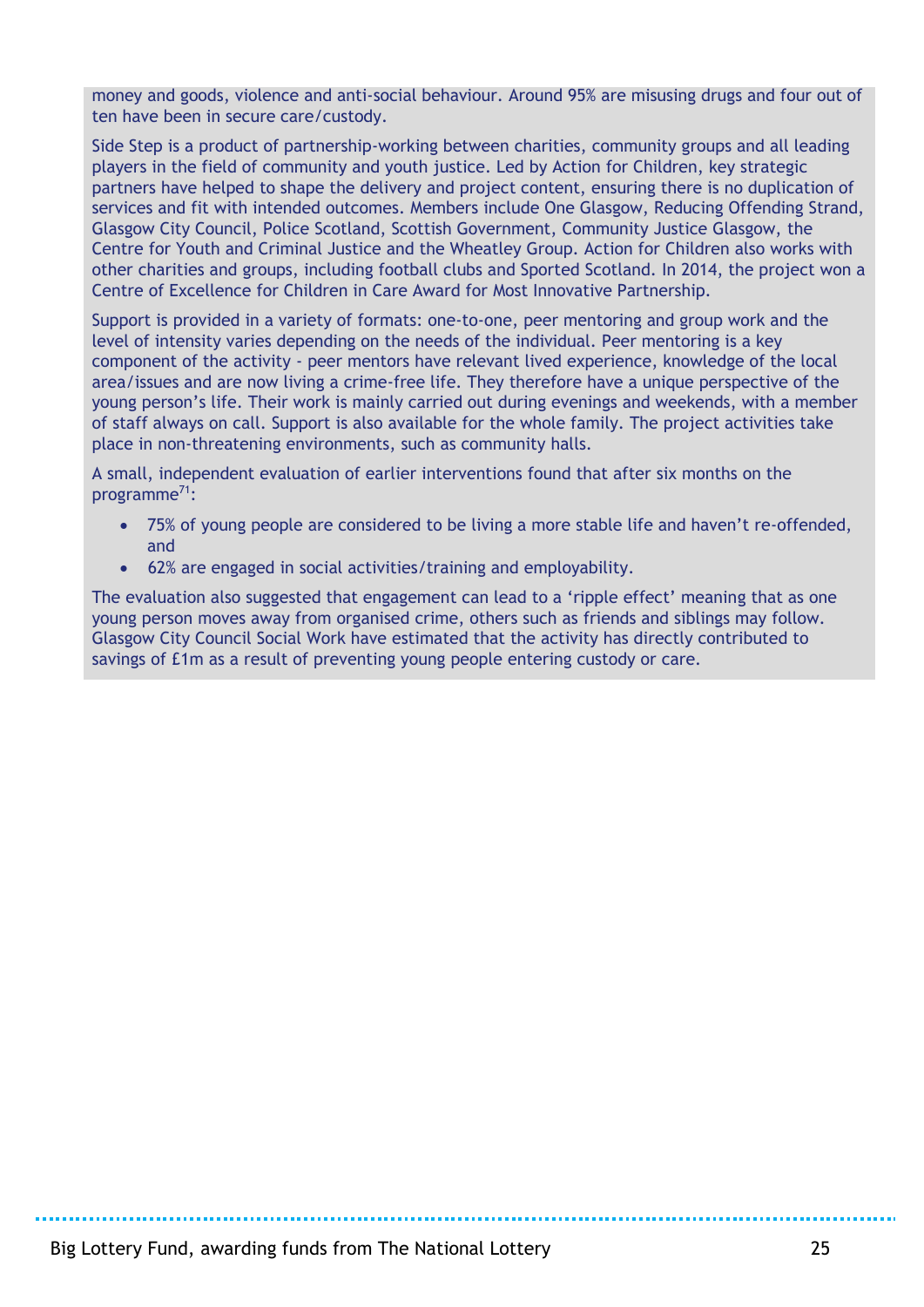# **Sources**

 $\overline{a}$ 

<sup>1</sup> Skae, T. (2017) *The violence virus. A community response to reducing youth violence in London.* The London Community Foundation. p11.

<sup>2</sup> Edwards, P. et al. (2015) *What works: crime reduction systematic review series. No 2. Mediation, mentoring and peer support to reduce youth violence: a systematic review.* London School of Hygiene and Tropical Medicine.

Edwards, P. et al. (2015) *Mediation, mentoring and peer-support to reduce youth knife and gun-enabled violence: protocol for a systematic review*. London School of Hygiene and Tropical Medicine.

 $3$  lbid.

<sup>4</sup> Early Intervention Foundation (2015) *Preventing gang and youth violence: spotting signals of risk and supporting children and young people: an overview*. Home Office. <sup>5</sup> Read [here](http://www.healthscotland.scot/population-groups/children/adverse-childhood-experiences) more on ACEs from NHS Scotland.

<sup>6</sup> Bellis MA, Lowey H, Leckenby N, Hughes K, Harrison D. (2013) *Adverse childhood experiences: retrospective study to determine their impact on adult health behaviours and health outcomes in a UK population.* Public Health (Oxf)

<sup>7</sup> Lemer, c. et al. (2013) *Annual Report of the Chief Medical Officer 2012, Our Children Deserve Better: Prevention Pays.*

Stevens, M. (2011) *The costs and benefits of early interventions for vulnerable children and families to promote social and emotional wellbeing: economics briefing.* LSE Heckman, James J. (2006) *Skill formation and the economics of investing in disadvantaged children.* Science 312.5782 (2006): 1900-1902

<sup>8</sup> National Children's Bureau (forthcoming) *A Better Start: improving the life chances of babies and young children.* Big Lottery Fund.

<sup>9</sup> National Children's Bureau (forthcoming) *A Better Start: improving the life chances of babies and young children.* Big Lottery Fund.

 $10$  Ibid.

<sup>11</sup> Factor, F., et al at Nacro (2015) *Beyond youth custody. Gang-involved young people custody and beyond.* Big Lottery Fund.

<sup>12</sup> Based on insights shared by frontline practitioners at Leap Confronting Conflict.

<sup>13</sup> Based on insights shared by frontline practitioners at Leap Confronting Conflict.

<sup>14</sup> Based on insights shared by frontline practitioners at Leap Confronting Conflict.

<sup>15</sup> Leap Confronting Conflict (2018) *Impact Report 2017.*   $16$  Ibid.

Stapley, E., Deighton, J. (2018) *Evidence Briefing #2: 14 May 2018. HeadStart Year 1: National qualitative evaluation findings – young people's perspectives.* Big Lottery Fund, Evidence Based Practice Unit, University College London, Anna Freud National Centre for Children and Families.

<sup>17</sup> Stapley, E., Deighton, J. (2018) *Evidence Briefing #2: 14 May 2018. HeadStart Year 1: National qualitative evaluation findings – young people's perspectives.* Big Lottery Fund, Evidence Based Practice Unit, University College London, Anna Freud National Centre for Children and Families. Please note that the research is based on a small sample.  $18$  Ibid.

<sup>19</sup> Based on experience of LEAP Confronting Conflict.

<sup>20</sup> Based on experience of LEAP Confronting Conflict.

<sup>21</sup> XLP youth charity (2018) *Girls and gangs*. The Centre for Social Justice.

 $22$  Based on learning from the [SOS+](https://www.stgilestrust.org.uk/page/sos-plus-programme) project run by St Giles Trust.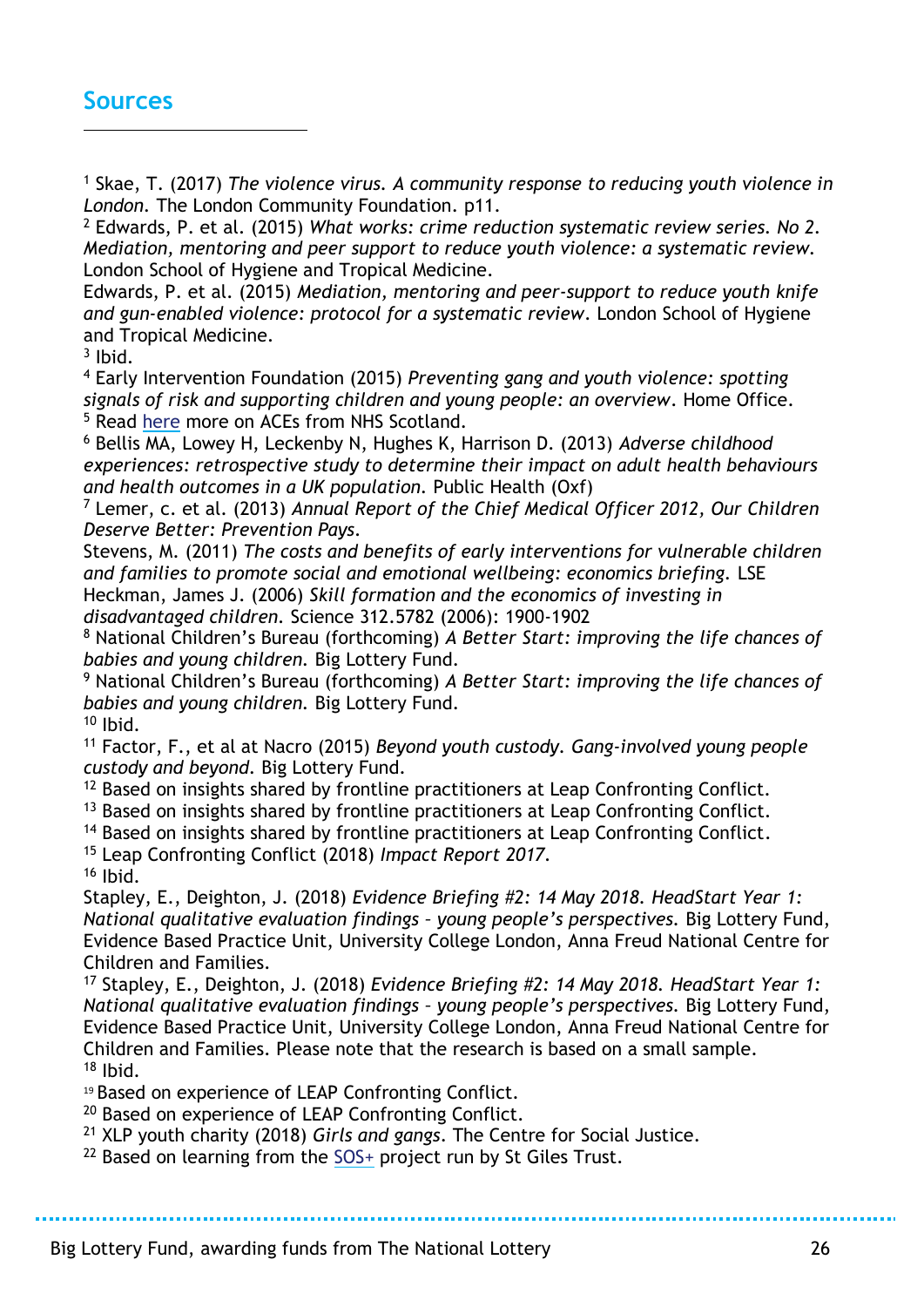$23$  Based on learning from the [SOS+](https://www.stgilestrust.org.uk/page/sos-plus-programme) project run by St Giles Trust.

<sup>24</sup> Insights shared by frontline workers from LEAP Confronting Conflict.

<sup>25</sup> Irwin-Rogers, K. Pinkney, C. (2017) *Social Media as a Catalyst and Trigger for Youth Violence.* Catch22.

<sup>26</sup> Leap Confronting Conflict (2018) *Improving Prospects 2016/2017. Evaluating the longterm impact of Leap's flagship community-based programme.*

<sup>27</sup> Lee, J., Batten, R., Harris, F.(2018) *Measuring the longer-term outcomes for graduates of Leap Improving Prospects programme, 2016/2017.* Brathay Trust Research Hub.  $28$  Ibid.

<sup>29</sup> Lee, J., Batten, R., Harris, F.(2018) *Measuring the longer-term outcomes for graduates of Leap Improving Prospects programme, 2016/2017.* Brathay Trust Research Hub.  $30$  Ibid.

<sup>31</sup> Leap Confronting Conflict (2018) *Improving Prospects 2016/2017. Evaluating the longterm impact of Leap's flagship community-based programme.*

<sup>32</sup> The Centre for Youth Impact (2018) *Can you bottle a good relationship? Learning about mentoring in the Talent Match programme*. Big Lottery Fund; Big Lottery Fund (2018) *Talent Match, Achievements and lessons for policy and programme design.*

<sup>33</sup> Edwards, P. et al. (2015) *What works: crime reduction systematic review series. No 2. Mediation, mentoring and peer support to reduce youth violence: a systematic review.* London School of Hygiene and Tropical Medicine. Based on an economic study of an established US mentoring programme implemented in Australia (Moody, 2009).

<sup>34</sup> Information in this case study is based on the website of the [St Giles Trust](https://www.stgilestrust.org.uk/index) and their research reports, including: Hopkins, B. et al. (2016) *Evaluation of the SOS+ intervention. SOS project,* St Giles Trust*.* Coventry University; The Social Innovation Partnership (2014) *An Evaluation of St Giles Trust's SOS Project;* St Giles Trust (2018) *2017 Annual review. Developing the power of peer advisors.*

<sup>35</sup> The Social Innovation Partnership (2014) *An Evaluation of St Giles Trust's SOS Project.* <sup>36</sup> Ibid.

<sup>37</sup> The Social Innovation Partnership (2014) *An Evaluation of St Giles Trust's SOS Project* <sup>38</sup> See for example, Ecorys (2012) *Sport Scores: the costs and benefits of sport for crime reduction.* Laureus Sport for Good Foundation. It draws on validated research methodologies from outside of the sport sector, including from economic impact assessment, health research and the literature on youth crime. The methodology builds on the Laureus research project, Teenage Kicks (2011). This study deepens the knowledge base provided by the Teenage Kicks report, through conducting new primary research across four sport for good projects in the UK, Italy and Germany, using an innovative mixed methods approach.

<sup>39</sup> Ecorys (2012) *Sport Scores: the costs and benefits of sport for crime reduction.* Laureus Sport for Good Foundation.

<sup>40</sup> Ibid.

1

<sup>41</sup> Goldman, E. (2013) *UK's Lottery funding to give young people a sporting chance with Fight For Peace.* ADCC.

<sup>42</sup> Hughes, K., Hardcastle, K., Perkins, C. (2015) *The mental health needs of gang affiliated young people; A briefing produced as part of the Ending Gang and Youth Violence programme.* Public Health England.

<sup>43</sup> Based on the work of MAC-UK.

<sup>44</sup> Hughes, K., Hardcastle, K., Perkins, C. (2015) *The mental health needs of gang affiliated young people; A briefing produced as part of the Ending Gang and Youth Violence programme.* Public Health England.  $45$  Ibid..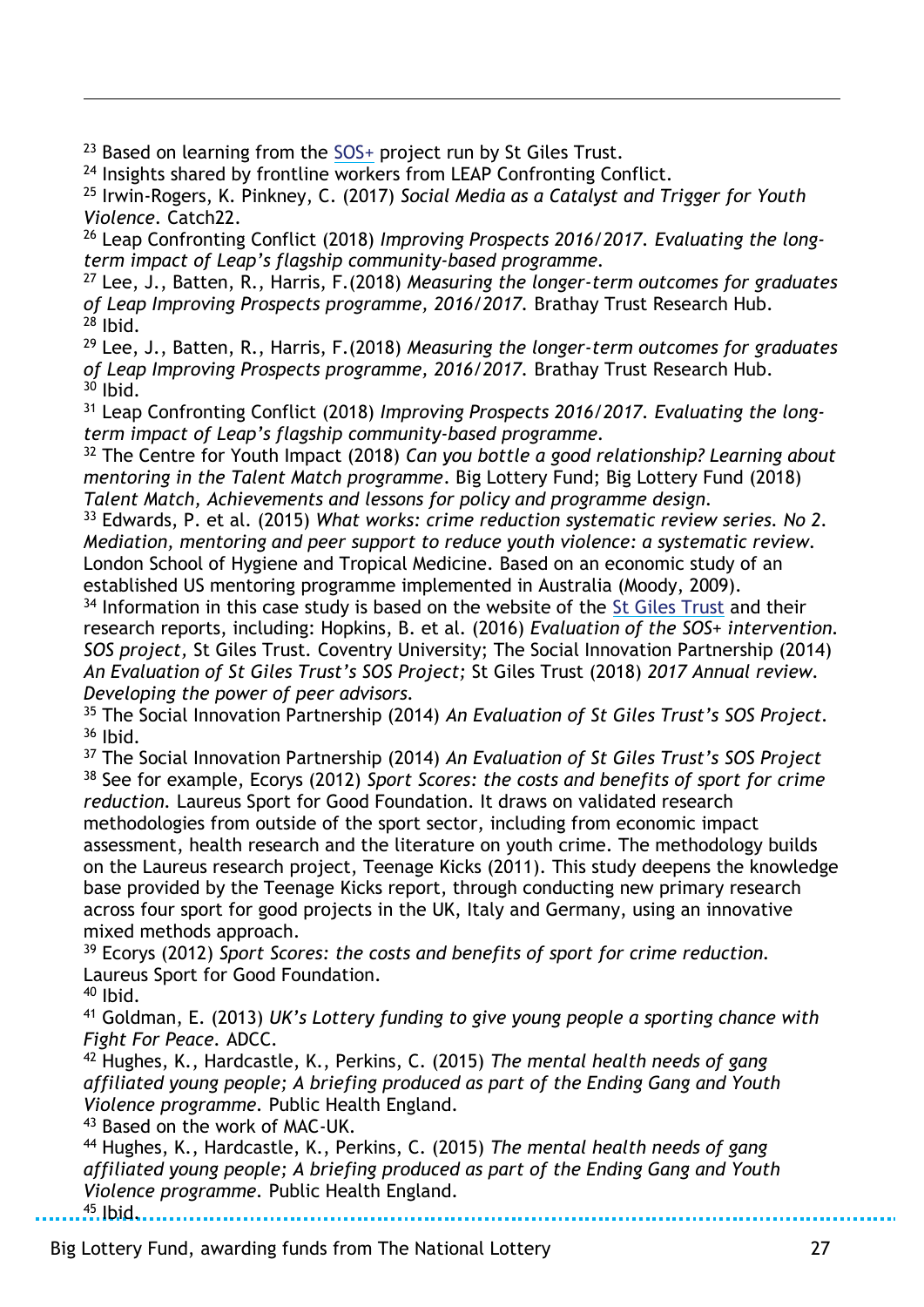<sup>46</sup> Note, this service is not targeted to young people involved in violence <sup>47</sup> Hughes, K., Hardcastle, K., Perkins, C. (2015) *The mental health needs of gang affiliated young people; A briefing produced as part of the Ending Gang and Youth Violence programme.* Public Health England.

<sup>48</sup> This has been prepared on the basis of information from the MAC-UK website and findings from Hughes, K., Hardcastle, K., Perkins, C. (2015) *The mental health needs of gang affiliated young people.* Public Health England; MAC-UK (2017) *Transforming mental health services for excluded young people. Annual report*, 2016/2017; Hutchison, E. (2016) Ex*ploring the Economic Impact of MAC-UK's Music & Change Project in Camden.* A Pro Bono Economics Report.

<sup>49</sup> Hughes, K., Hardcastle, K., Perkins, C. (2015) *The mental health needs of gang affiliated young people; A briefing produced as part of the Ending Gang and Youth Violence programme.* Public Health England.

<sup>50</sup> MAC-UK (2017) *Transforming mental health services for excluded young people. Annual report and accounts,* 2016/2017.

<sup>51</sup> Hutchison, E. (2016) *Exploring the Economic Impact of MAC-UK's Music & Change Project in Camden*. A Pro Bono Economics Report.

<sup>52</sup> Ecorys (2012) *Sport Scores: the costs and benefits of sport for crime reduction.* Laureus Sport for Good Foundation

Cohen, M. (2015) *A qualitative evaluation of London football journeys.*  $53$  Ibid.

<sup>54</sup> Ecorys (2012) *Sport Scores: the costs and benefits of sport for crime reduction.* Laureau. Cohen, M. (2015) *A qualitative evaluation of London football journeys.*  $55$  Ibid.

<sup>56</sup> Ecorys (2012) *Sport Scores: the costs and benefits of sport for crime reduction.* Laureus Sport for Good Foundation

<sup>57</sup> Cohen, M. (2015) *A qualitative evaluation of London football journeys.*

<sup>58</sup> Information from the Redthread website and publications

<sup>59</sup> Information from the Redthread website and publications

60 Younge, G. (2018) *Beyond the Blade. The radical lessons of a year reporting on knife crime.* Guardian, 21 June 2018.

 $61$  Ibid.

1

<sup>62</sup> XLP youth charity (2018) *Girls and gangs.* The Centre for Social Justice.

<sup>63</sup> Neustatter, A. (2014) *The jail that has reduced violence by helping inmates escape from the gang.* The Guardian.

<sup>64</sup> Setty, E. et al. (2014) *Gangs in Prison: The nature and impact of gang involvement among prisoners.* Catch22.

<sup>65</sup> Craig, P. et al (2008) *Developing and evaluating complex interventions: the new Medical Research Council guidance. 337:a1655.* Zlotowitz, S; Barker, C; Moloney, O; Howard, C; (2015) *Service users as the key to service change? The development of an innovative intervention for excluded young people*. Child and Adolescent Mental Health. <sup>66</sup> Big Lottery Fund (2018) *Talent Match: Achievements and lessons for policy and programme design.*

 $67$  Ibid.

<sup>68</sup> Skae, T. (2017) *The violence virus. A community response to reducing youth violence in London.* The London Community Foundation.

 $69$  lbid.

<sup>70</sup> Ibid.

<sup>71</sup> Redthread website and publications